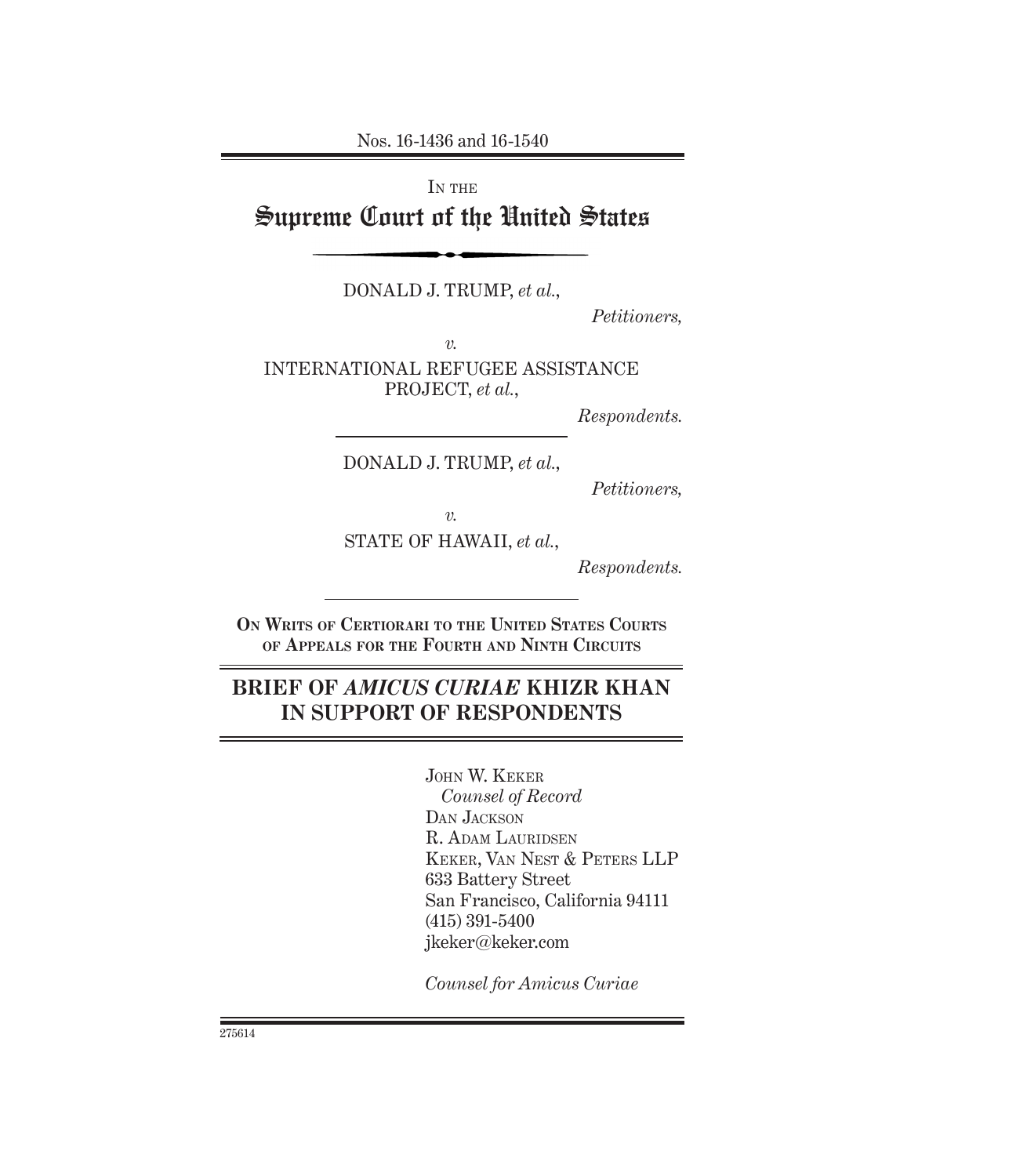## **TABLE OF CONTENTS**

| Page                                                                                     |
|------------------------------------------------------------------------------------------|
| TABLE OF CONTENTS                                                                        |
| TABLE OF CITED AUTHORITIES  ii                                                           |
|                                                                                          |
| II. INTEREST OF AMICUS CURIAE KHIZR                                                      |
| Out of the melting pot and into the fire $\dots \dots 2$<br>A.                           |
| Captain Khan's sacrifice3<br>В.                                                          |
| The Muslim Ban $\dots\dots\dots\dots\dots\dots\dots\dots\dots$<br>$C_{\cdot}$            |
| III. SUMMARY OF THE ARGUMENT 7                                                           |
|                                                                                          |
| The Executive Order violates the<br>$A_{\cdot}$                                          |
| The Executive Order violates the First<br>$\mathbf{R}$<br>Amendment's Religion Clauses14 |
|                                                                                          |

*i*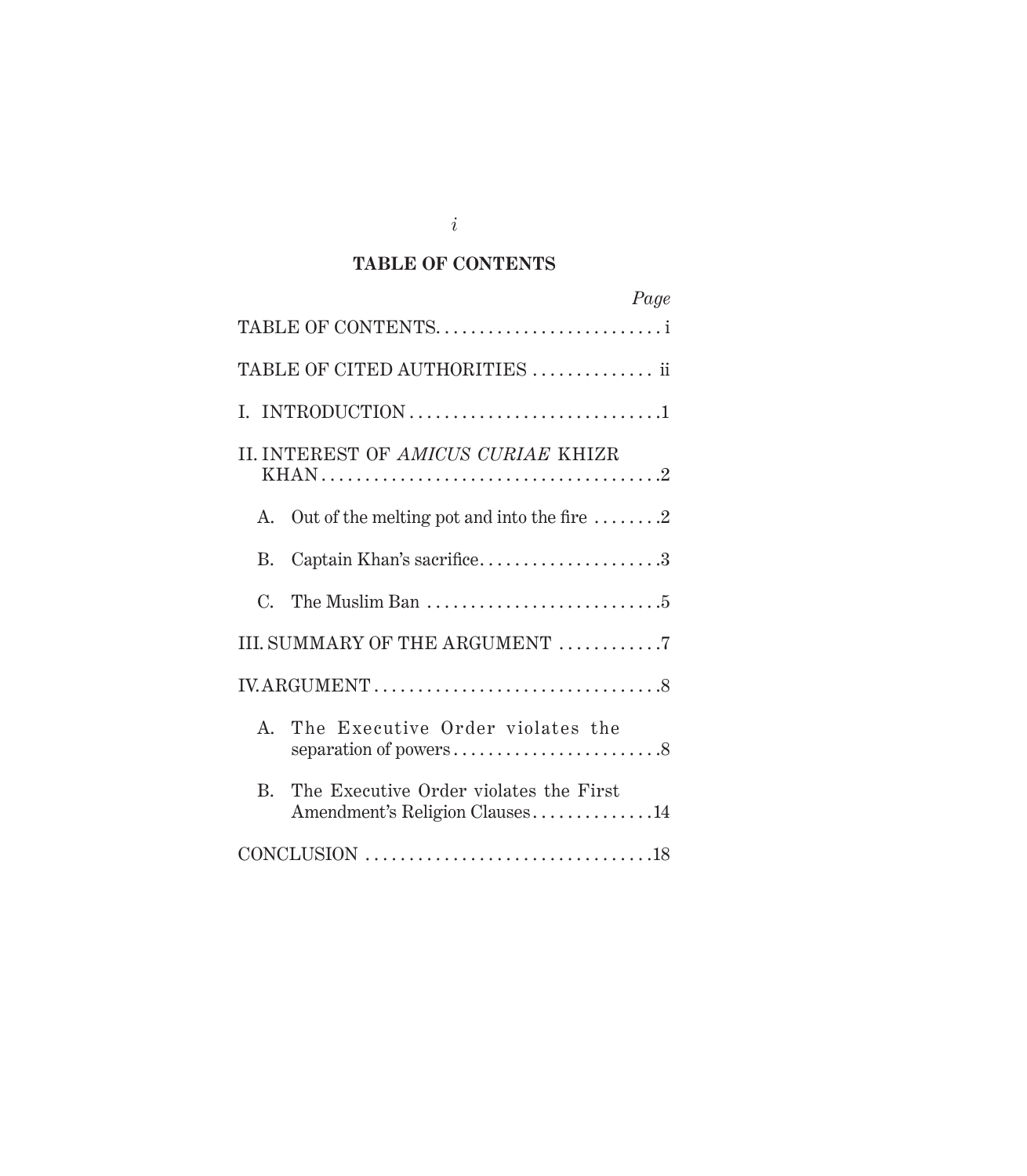## **TABLE OF CITED AUTHORITIES**

### **CASES**

| Boumediene v. Bush,                                                                                             |
|-----------------------------------------------------------------------------------------------------------------|
| Church of the Lukumi Babalu Aye, Inc. v.<br>City of Hialeah,                                                    |
| Clinton v. City of New York,                                                                                    |
| Department of Transportation v.<br>Ass'n of American Railroads,                                                 |
| Fiallo v. Bell,                                                                                                 |
| Galvan v. Press,                                                                                                |
| Gutierrez-Brizuela v. Lynch,                                                                                    |
| Hamdan v. Rumsfeld,<br>548 U.S. 557 (2006). $\dots \dots \dots \dots \dots \dots \dots \dots \dots \dots \dots$ |
| Harisiades v. Shaughnessy,                                                                                      |

*ii*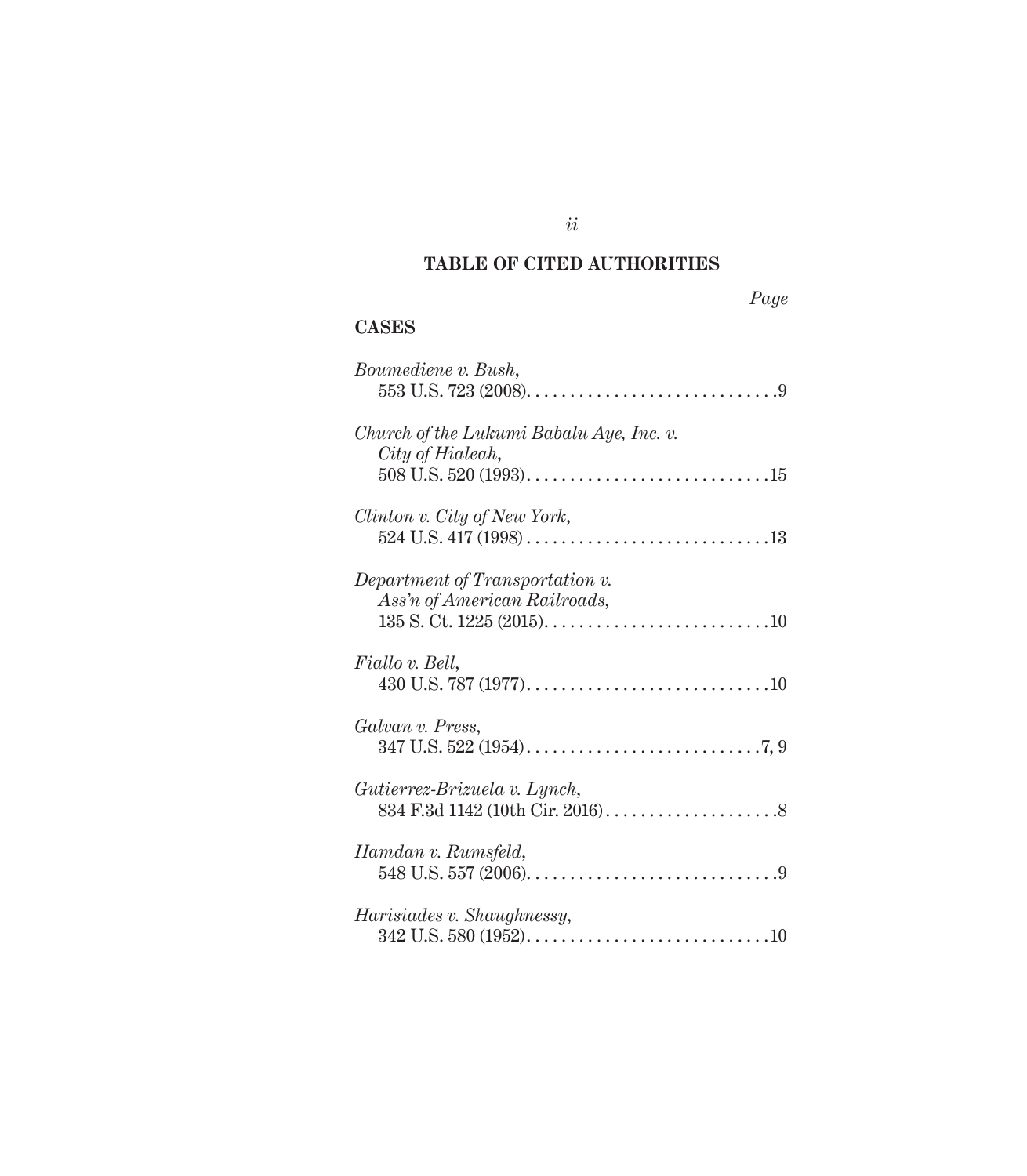| Page                                                        |
|-------------------------------------------------------------|
| Ho Ah Kow v. Nunan,<br>12 F. Cas. 252 (C.C.D. Cal. 1879) 17 |
| INS v. Chadha,                                              |
| Kent v. Dulles,                                             |
| Kerry v. Din,                                               |
| Kleindienst v. Mandel,                                      |
| Larson v. Valente,                                          |
| Lichter v. United States,                                   |
| Lynch v. Donnelly,                                          |
| Marshall Field & Co. v. Clark,                              |
| McCreary Cty., Ky. v.<br>Am. Civil Liberties Union of Ky.,  |

## *iii*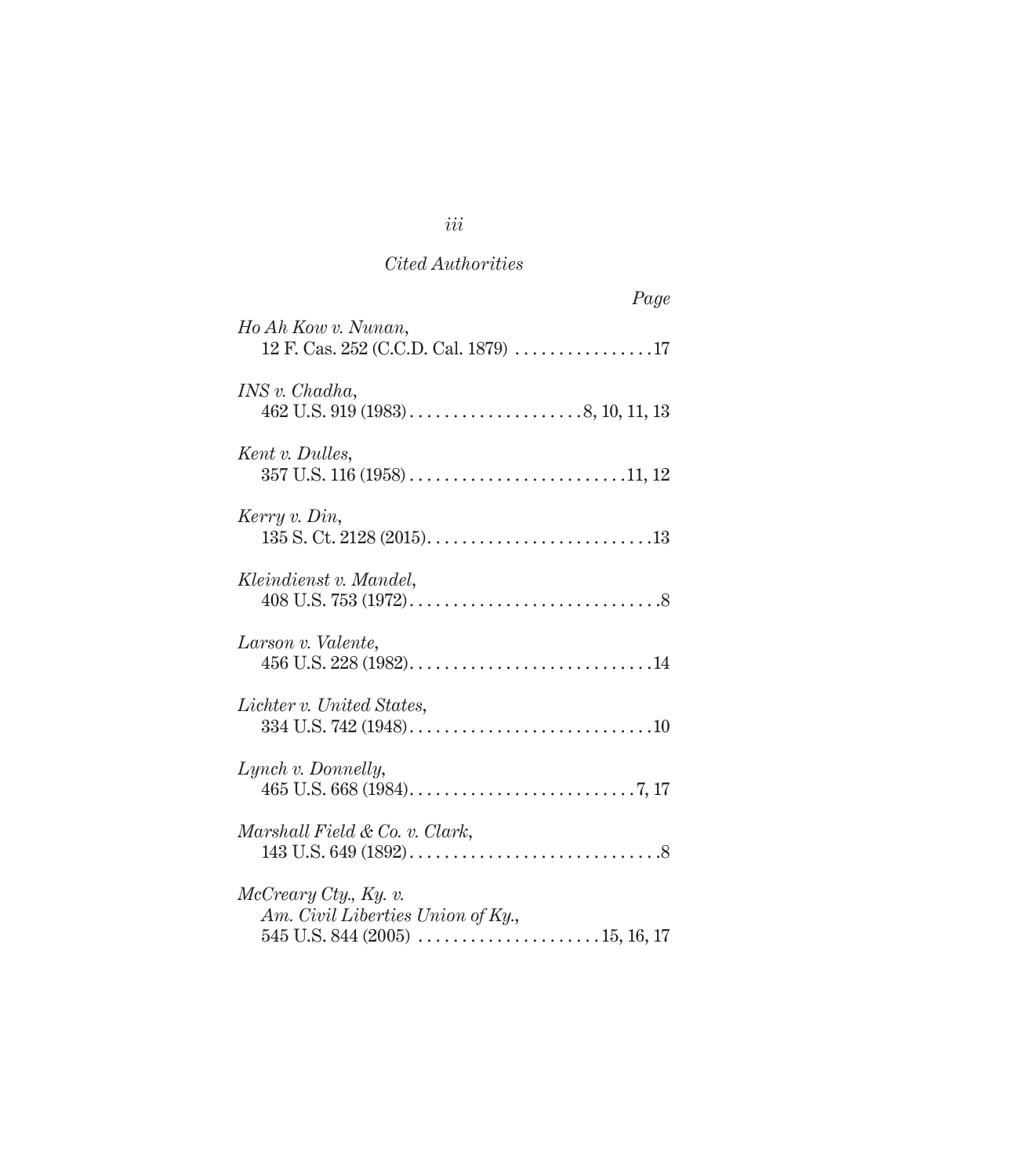| Page                                                                                                                                                |
|-----------------------------------------------------------------------------------------------------------------------------------------------------|
| Medellin v. Texas,                                                                                                                                  |
| Santa Fe Indep. Sch. Dist. v. Doe,                                                                                                                  |
| Sch. Dist. of Abington Twp., Pa. v. Schempp,                                                                                                        |
| Texas v. United States,<br>809 F.3d 134 (5th Cir. 2015), aff'd by an equally<br>divided Court, 136 S. Ct. 2271 (2016) $\ldots \ldots \ldots$ 12, 13 |
| United States ex rel. Knauff v. Shaughnessy,                                                                                                        |
| Walz v. Tax Comm'n of City of N.Y.,                                                                                                                 |
| Youngstown Sheet & Tube Co. v. Sawyer,                                                                                                              |
| Zemel v. Rusk,                                                                                                                                      |
| <b>STATUTES AND OTHER AUTHORITIES</b>                                                                                                               |
|                                                                                                                                                     |
|                                                                                                                                                     |

*iv*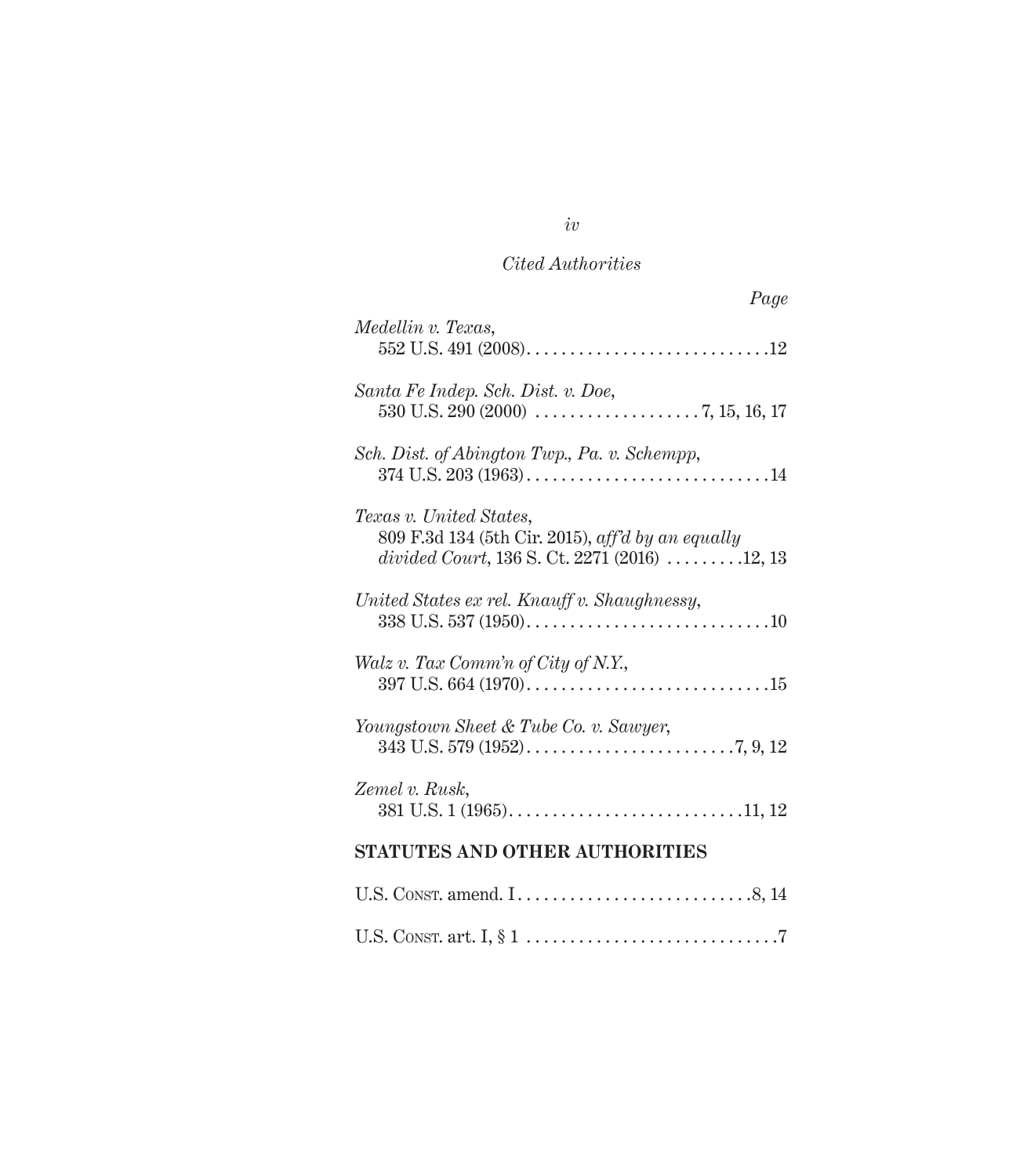| Page                                                                                       |
|--------------------------------------------------------------------------------------------|
|                                                                                            |
|                                                                                            |
|                                                                                            |
|                                                                                            |
|                                                                                            |
|                                                                                            |
|                                                                                            |
|                                                                                            |
|                                                                                            |
|                                                                                            |
|                                                                                            |
| 9 Foreign Affairs Manual $\S$ 302.14-3(B)(1)                                               |
| Commission on Immigration and Naturalization,<br>WHOM WE SHALL WELCOME $(1953)$ 12         |
| Dana J.H. Pittard, I was Capt. Khan's commander<br>in Iraq. The Khan family is our family, |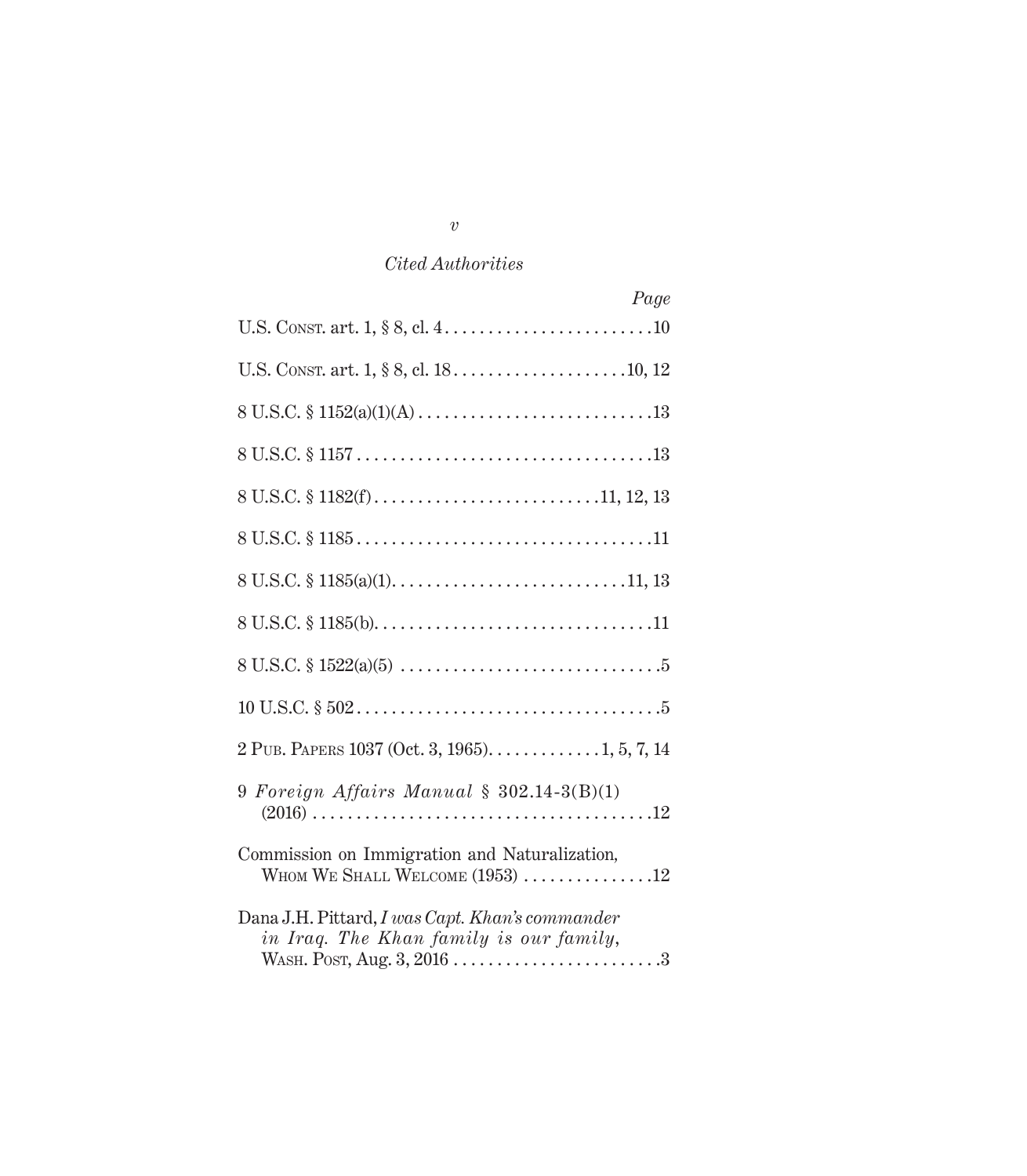|                                                                                                                                     | Page |
|-------------------------------------------------------------------------------------------------------------------------------------|------|
| Donald J. Trump, Remarks by the President<br>at Make America Great Again Rally,                                                     |      |
|                                                                                                                                     |      |
| Maya Rhodan, <i>Here's How Donald Trump</i><br>Says His Muslim Ban Would Work, TIME,                                                |      |
| N.R. Kleinfield, Richard A. Oppel, Jr. & Melissa<br>Eddy, Moment in Convention Glare Shakes<br>Up Khans' American Life, N.Y. TIMES, |      |
|                                                                                                                                     |      |

*vi*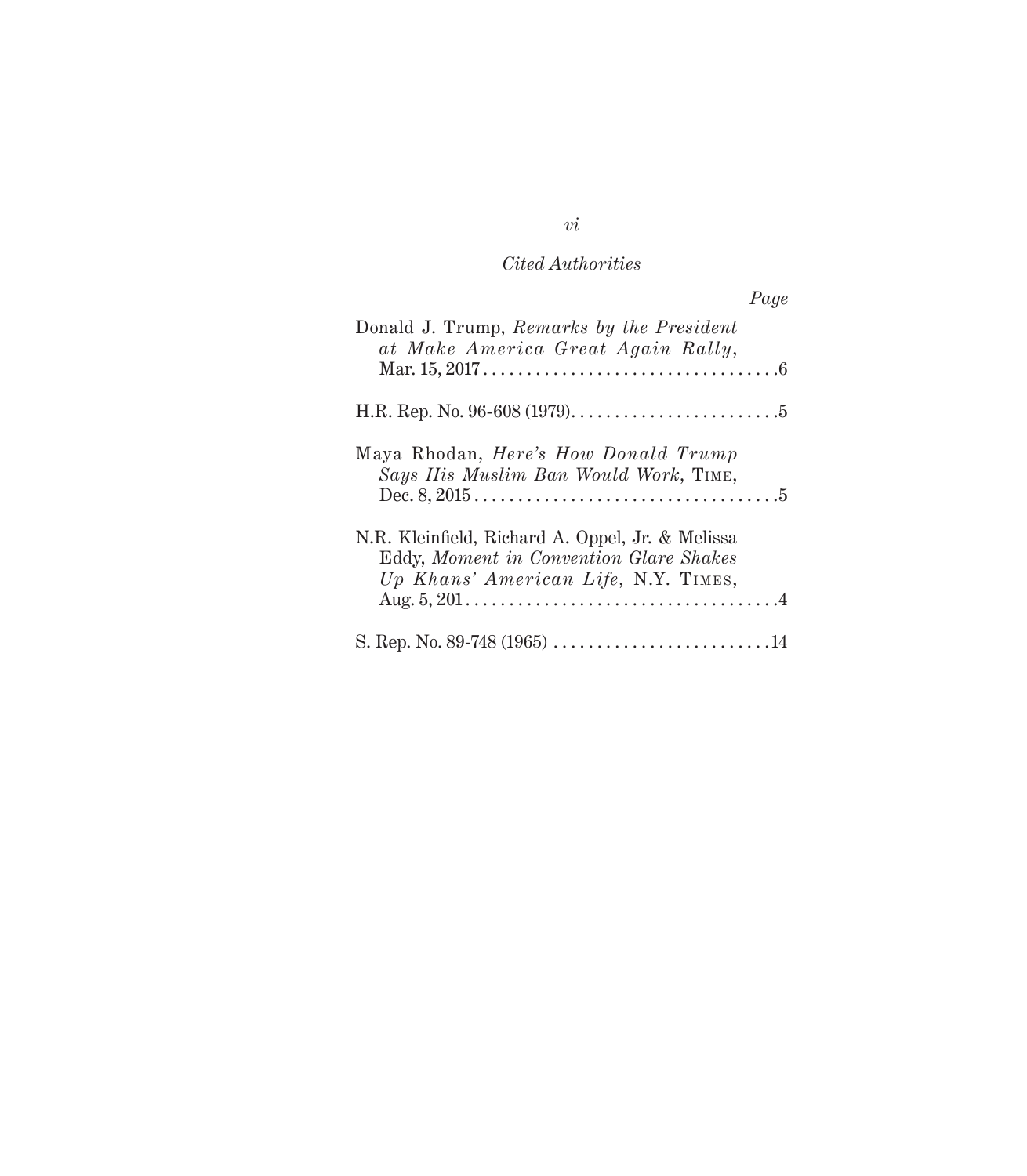#### **I. INTRODUCTION**

On October 3, 1965, at the foot of the Statue of Liberty, President Lyndon B. Johnson commemorated the abolition of discrimination from the Immigration and Nationality Act ("INA"). Saluting those who have been "brave enough to die for liberty," President Johnson remarked:

Neither the enemy who killed them nor the people whose independence they have fought to save ever asked them where they or their parents came from. They were all Americans. It was for free men and for America that they gave their all, they gave their lives and selves. By eliminating that same question as a test for immigration the Congress proves ourselves worthy of those men and worthy of our own traditions as a Nation.

Remarks at the Signing of the Immigration Bill, 2 Pub. Papers 1037, 1039 (Oct. 3, 1965).

On June 8, 2004, at an Army base in Iraq, Captain Humayun Khan joined the hallowed company of those who have sacrificed everything for this country. Captain Khan died stopping a car full of explosives before it could reach hundreds of other American soldiers. He was one of thousands of Muslims who have served in the United States armed forces since the terrorist attacks of September 11, 2001. It is now the sacred duty of this Court to ensure that we remain worthy of those men and women, and worthy of our traditions as a Nation—including the Constitution itself, which Captain Khan gave his life to defend.1

<sup>1.</sup> No part of this brief was authored or funded by anyone other than *amicus curiae* Khizr Khan and his counsel. Mr. Khan has respondents' written consent to file this brief, and petitioners have filed a blanket consent.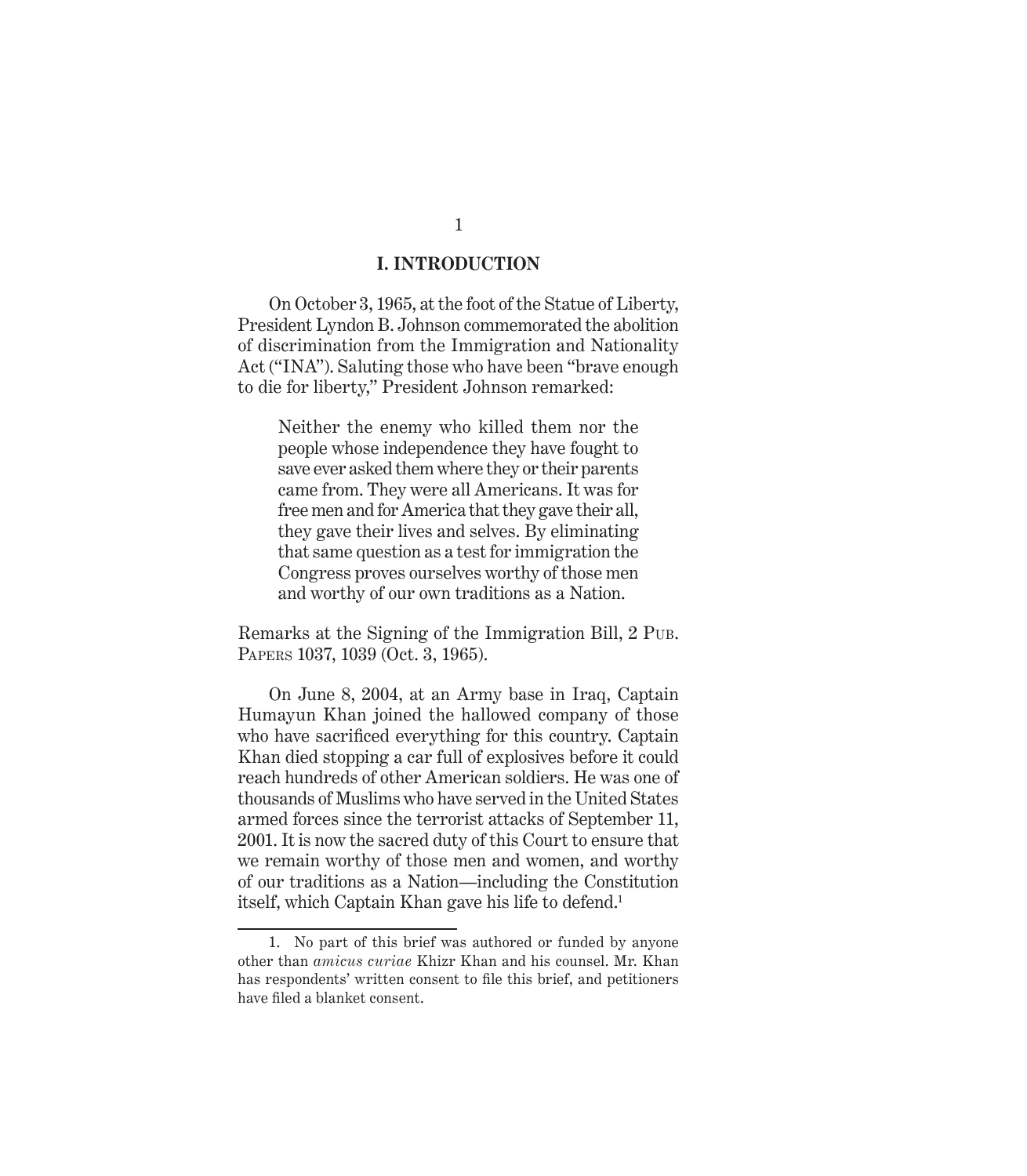#### **II. INTEREST OF** *AMICUS CURIAE* **KHIZR KHAN**

*Amicus curiae* Khizr Khan is the father of Captain Humayun Khan, and has an interest in this case because Executive Order No. 13,780 ("the Executive Order") desecrates his son's service and sacrifice as a Muslim-American officer in the United States Army, and also violates Mr. Khan's own constitutional rights.

#### **A. Out of the melting pot and into the fire**

Mr. Khan is originally from Pakistan. He met his wife, Ghazala, at the University of Punjab, where she studied Persian and he studied law. After they married, they moved to the United Arab Emirates, where their son Humayun was born on September 9, 1976. In 1980, the Khans came to the United States, originally settling in Houston, Texas. Once they had saved enough money, Mr. Khan enrolled at Harvard Law School, graduating with a master of laws (LL.M.) degree in 1986. The Khans moved to Silver Spring, Maryland, where Humayun and his two brothers grew up—all of them having become United States citizens.

Thomas Jefferson has long been one of Mr. Khan's heroes, and he liked to take the boys to the Jefferson Memorial and have them read the inscription under the dome: "I have sworn upon the altar of god eternal hostility against every form of tyranny over the mind of man." Years later, when Humayun applied to the University of Virginia, he invoked the spirit of Jefferson, writing that "liberty requires vigilance and sacrifice," and that those who are "beneficiaries of liberty must always bear this in mind, and keep it safe from attacks." Putting those ideals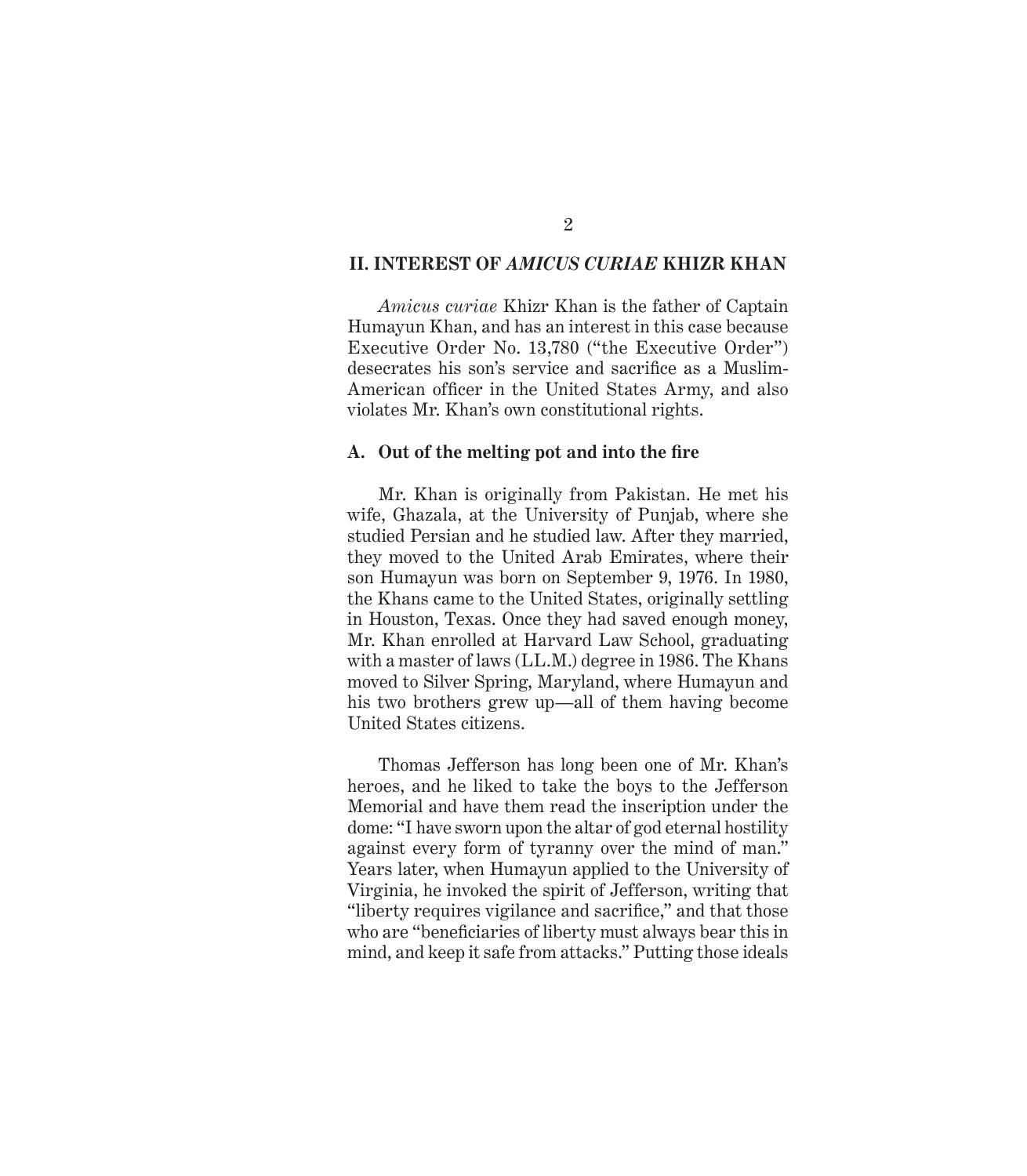into practice, Humayun enrolled in the Army Reserve Officers' Training Corps (ROTC).

Humayun graduated in 2000 and was commissioned as an Army officer, eventually attaining the rank of Captain. After he was called to serve in Iraq, he reminded his father of his college application essay about defending liberty. "I meant it," he said. He was stationed at Camp Warhorse near Baqubah, Iraq—about fifty miles northeast of Baghdad—leading the Force Protection Team of the 201st Support Battalion, First Infantry Division.

As Captain Khan's commanding officer later wrote, Captain Khan's unit was the most motivated and combatoriented logistics unit he had ever seen. *See* Dana J.H. Pittard, *I was Capt. Khan's commander in Iraq. The Khan family is our family*, WASH. Post, Aug. 3, 2016. As a Muslim, Captain Khan was particularly able to foster warm relationships with local Iraqis. He started a program to hire locals to work on the base as a way of trying to improve relations between the soldiers and the town. And he was determined to break the cycle of violence by preventing unnecessary deaths and injuries at the gates, where several innocent Iraqi drivers had been wounded or killed because they failed to heed or did not understand the soldiers' instructions. The terrible irony is that Captain Khan's remarkable success in winning local Iraqi hearts and minds may have been what provoked the suicide bombing that took his life.

#### **B. Captain Khan's sacrifice**

On the morning of June 8, 2004, Captain Khan was supervising a checkpoint outside of Camp Warhorse. A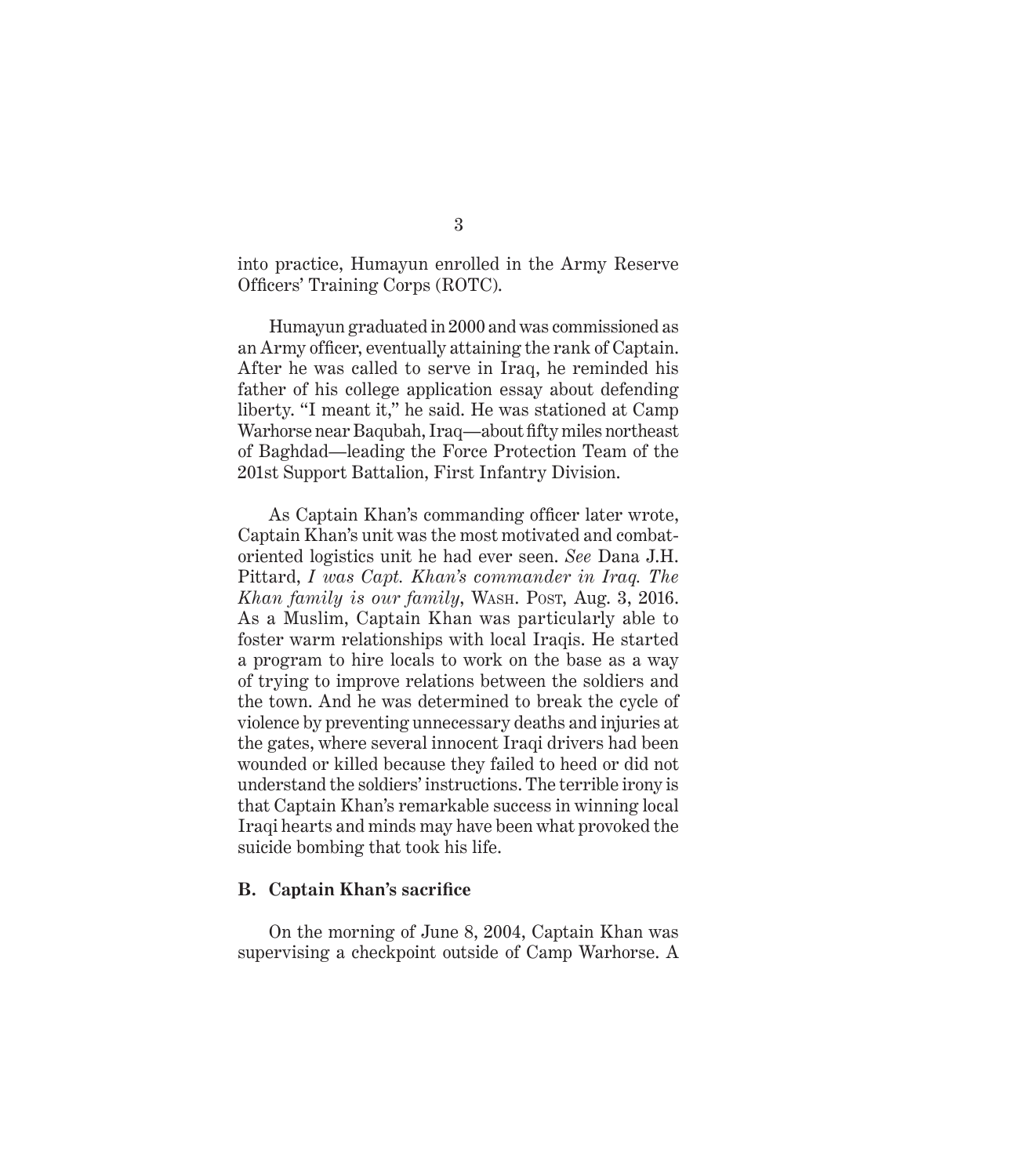taxi was approaching the gates. Captain Khan could have ordered his soldiers to put a .50 caliber shell through the windshield, but perhaps this driver, like others before, was just confused. Ordering his soldiers to hit the dirt, Captain Khan moved forward to stop the taxi before it could reach the gates or the mess hall beyond, where hundreds of soldiers were eating breakfast. Captain Khan was killed when the suicide bombers in the taxi detonated their explosives.

Captain Khan was posthumously awarded a Bronze Star and a Purple Heart. The Army named the 201st Battalion headquarters at Camp Warhorse the Khan Building in his honor. The University of Virginia's ROTC center has a Khan Room dedicated to his memory. In July 2016, a regiment of ROTC cadets at Fort Knox honored Captain Khan at their graduation. Earlier this year, the University of Virginia honored Captain Khan with a memorial plaque on the University's Rotunda. But the soldier who dropped Captain Khan off at the gates that fateful morning honored him in the terms he might have appreciated most: "I read where someone called him a soldier's officer," Sergeant Crystal Selby said. "To me, he was a human's human." N.R. Kleinfield, Richard A. Oppel, Jr. & Melissa Eddy, *Moment in Convention Glare Shakes Up Khans' American Life*, N.Y. Times, Aug. 5, 2016.

After Captain Khan's death, Mr. and Mrs. Khan moved to Charlottesville, Virginia, to be near their two remaining sons. The Khans also have become an integral part of the University of Virginia's Army ROTC program. Since 2005, the Khans and the ROTC have given the CPT Humayun S.M. Khan Memorial Award to the fourth year cadet who best exemplifies Captain Khan's qualities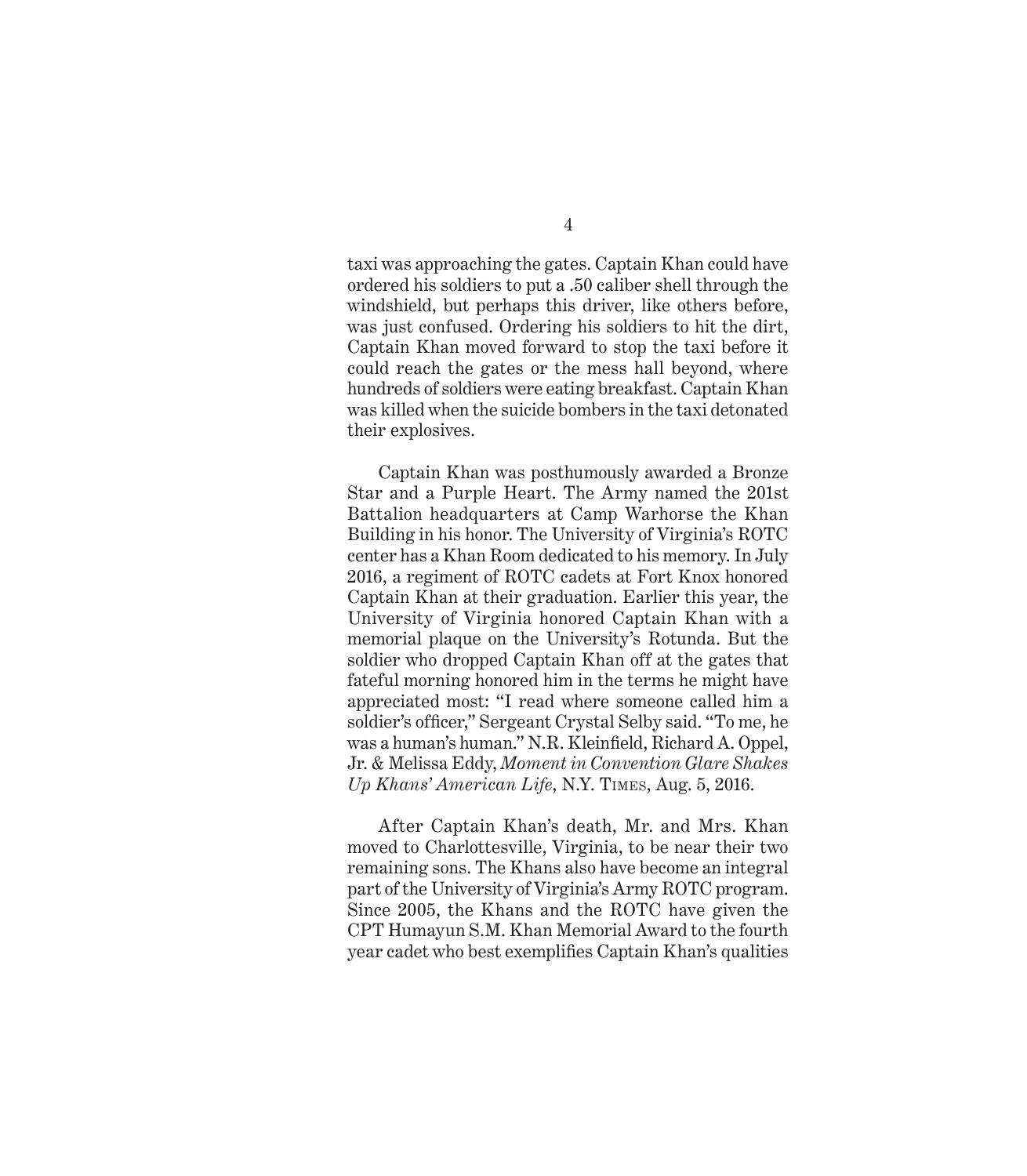of courage, dedication, leadership, and selfless service. At the commissioning ceremonies, Mr. Khan gives the new officers pocket-sized copies of the Constitution. He reminds them to think hard about their oath to "defend the Constitution of the United States against all enemies, foreign and domestic." 10 U.S.C. § 502. No oath is more solemn, he tells them: "My son died for that document."

#### **C. The Muslim Ban**

On December 7, 2015, then-candidate Donald J. Trump called for "a total and complete shutdown of Muslims entering the United States until our country's representatives can figure out what is going on." When asked how this Muslim Ban would be enforced, Mr. Trump said that customs agents would ask, "Are you Muslim?" and ban people who answered "yes." Maya Rhodan, *Here's How Donald Trump Says His Muslim Ban Would Work*, Time, Dec. 8, 2015. The Executive Order seeks to accomplish the same unconstitutional result, merely changing the question to, in effect, "Are you from one of these Muslim-majority countries?" But in 1965, Congress and President Johnson abolished such questions as unworthy of the sacrifices of soldiers like Captain Khan. *See* Remarks at the Signing of the Immigration Bill, 2 PUB. PAPERS 1037, 1039 (Oct. 3, 1965).<sup>2</sup>

<sup>2.</sup> Since 1965, Congress has repeatedly reaffirmed the nondiscrimination principles that President Johnson emphasized. For example, the Refugee Act of 1980 prohibits discrimination based on "race, religion, nationality, sex, or political opinion." 8 U.S.C. § 1522(a)(5). Congress intended that "the plight of the refugees themselves, as opposed to national origins or political considerations, should be paramount in determining which refugees are to be admitted to the United States." H.R. Rep. No. 96-608, at 13 (1979).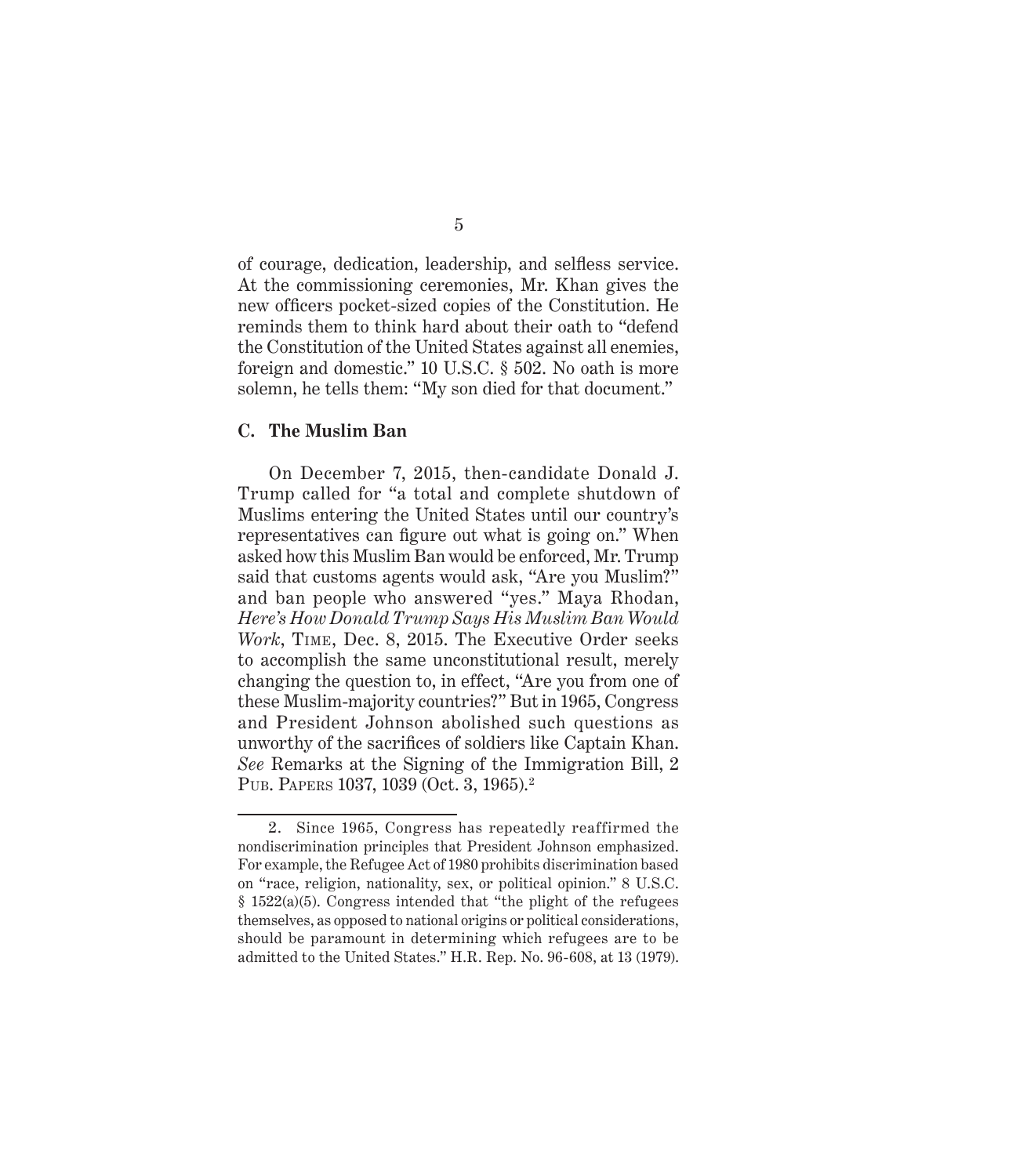6

Mr. Khan was asked to speak about his son's sacrifice at the Democratic National Convention on July 28, 2016. During that speech, Mr. Khan held up his copy of the Constitution—the pocket-sized kind he has been giving to newly-commissioned Army officers and others for years—and asked if Mr. Trump had ever read it, offering to lend him one. Mr. Khan also urged Mr. Trump to go to Arlington National Cemetery, where Captain Khan is buried, to look at the graves of brave patriots—of all faiths, genders and ethnicities—who died defending the United States. Mr. Trump responded by disparaging the Khans and their plea to respect the Constitution and those who have died defending it.

After candidate Trump became President Trump, he lost no time in implementing his unconstitutional Muslim Ban. President Trump asked his advisors to find a way to do so "legally," but they failed, and the initial executive order was enjoined. Yet the current Executive Order, as President Trump himself has publicly stated, is simply a watered-down version of the first one. Donald J. Trump, *Remarks by the President at Make America Great Again Rally*, Mar. 15, 2017. The taint of discrimination has not been washed away.

Indeed, the underlying message of the Executive Order is the same as that of the original Muslim Ban. The message is that Muslims are unwelcome outsiders. And that message has been received loud and clear—not only by Muslims like Mr. Khan, but by those who have been denigrating and attacking Muslims with increasing frequency and vehemence since President Trump called for a Muslim Ban and then issued his unconstitutional Executive Order.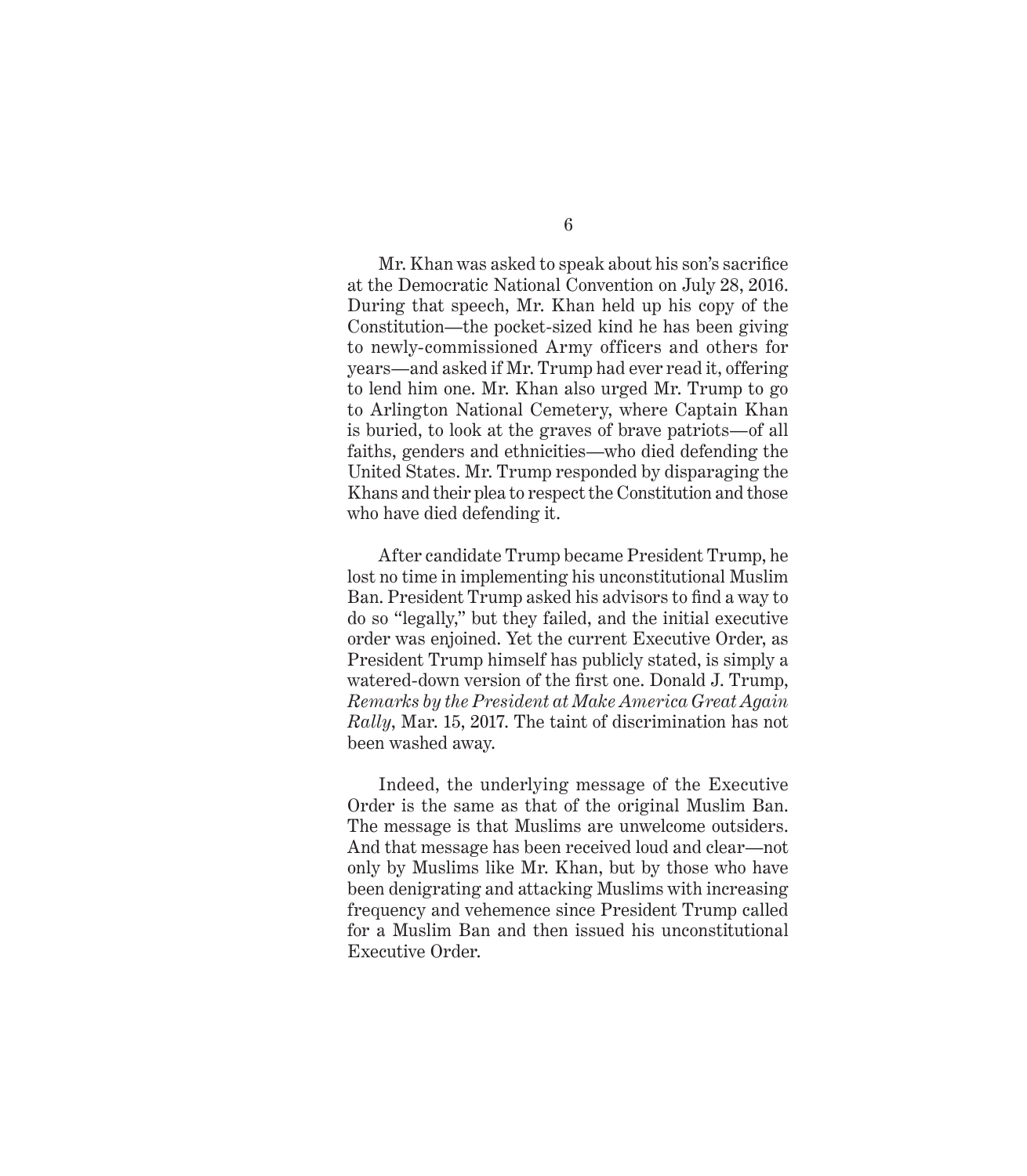#### **III. SUMMARY OF THE ARGUMENT**

A. As President Johnson stated when he signed the INA, neither the enemies who killed soldiers like Captain Khan "nor the people whose independence they have fought to save ever asked them where they or their parents came from," and by "eliminating that same question as a test for immigration the Congress proves ourselves worthy of those men and worthy of our own traditions as a Nation." Remarks at the Signing of the Immigration Bill, 2 Pub. Papers 1037, 1039 (Oct. 3, 1965). President Johnson was right to give credit to *Congress*, *id.*, because the principle "that the formulation of these policies is entrusted exclusively to Congress has become about as firmly imbedded in the legislative and judicial tissues of our body politic as any aspect of our government." *Galvan v. Press*, 347 U.S. 522, 531 (1954). Even more deeply embedded is the first principle of our Constitution: "All legislative Powers herein granted shall be vested in a Congress of the United States which shall consist of a Senate and House of Representatives." U.S. Const. art. I, § 1. The Executive Order at issue here violates the separation of powers because it "does not direct that a congressional policy be executed in a manner prescribed by Congress—it directs that a presidential policy be executed in a manner prescribed by the President." *Youngstown Sheet & Tube Co. v. Sawyer*, 343 U.S. 579, 588 (1952).

B. Moreover, not even Congress may make a law that sends a message to Muslims "that they are outsiders, not full members of the political community." *Santa Fe Indep. Sch. Dist. v. Doe*, 530 U.S. 290, 309 (2000) (quoting *Lynch v. Donnelly*, 465 U.S. 668, 688 (1984) (O'Connor,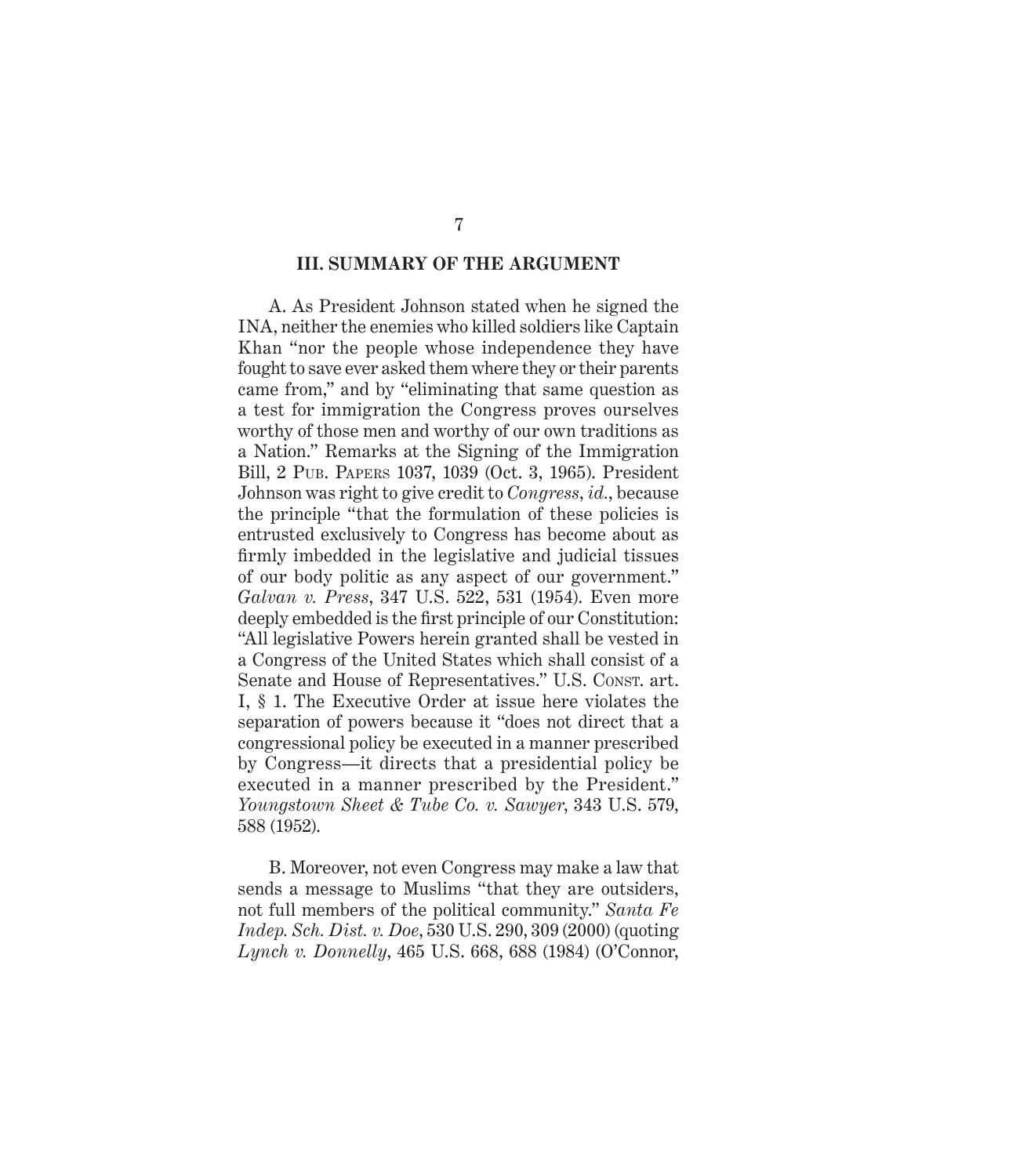J., concurring)). Yet that is precisely what the Executive Order does. Thus, the Executive Order violates the Religion Clauses of the First Amendment. *See id.*; U.S. CONST. amend. I.

For both of these reasons, *amicus curiae* Khizr Khan urges this Court to affirm the decisions below and strike down the unconstitutional Executive Order.

#### **IV. ARGUMENT**

#### **A. The Executive Order violates the separation of powers.**

As discussed further below, the Executive Order violates the Religion Clauses of the First Amendment because it sends an undeniably discriminatory message to Muslims. But this Court need not reach that issue because, even if the President issued the Executive Order with pure intentions, "to accomplish desirable objectives," the Executive Order is unconstitutional because it violates the separation of powers. *See INS v. Chadha*, 462 U.S. 919, 951 (1983). This Court "has long recognized that under the Constitution 'congress cannot delegate legislative power to the president' and that this 'principle [is] universally recognized as vital to the integrity and maintenance of the system of government ordained by the constitution.'" *Gutierrez-Brizuela v. Lynch*, 834 F.3d 1142, 1153 (10th Cir. 2016) (Gorsuch, J., concurring) (quoting *Marshall Field & Co. v. Clark*, 143 U.S. 649, 692 (1892)).

As this Court stated in *Kleindienst v. Mandel*, 408 U.S. 753 (1972), the formulation of immigration policy "is entrusted exclusively to Congress," whereas the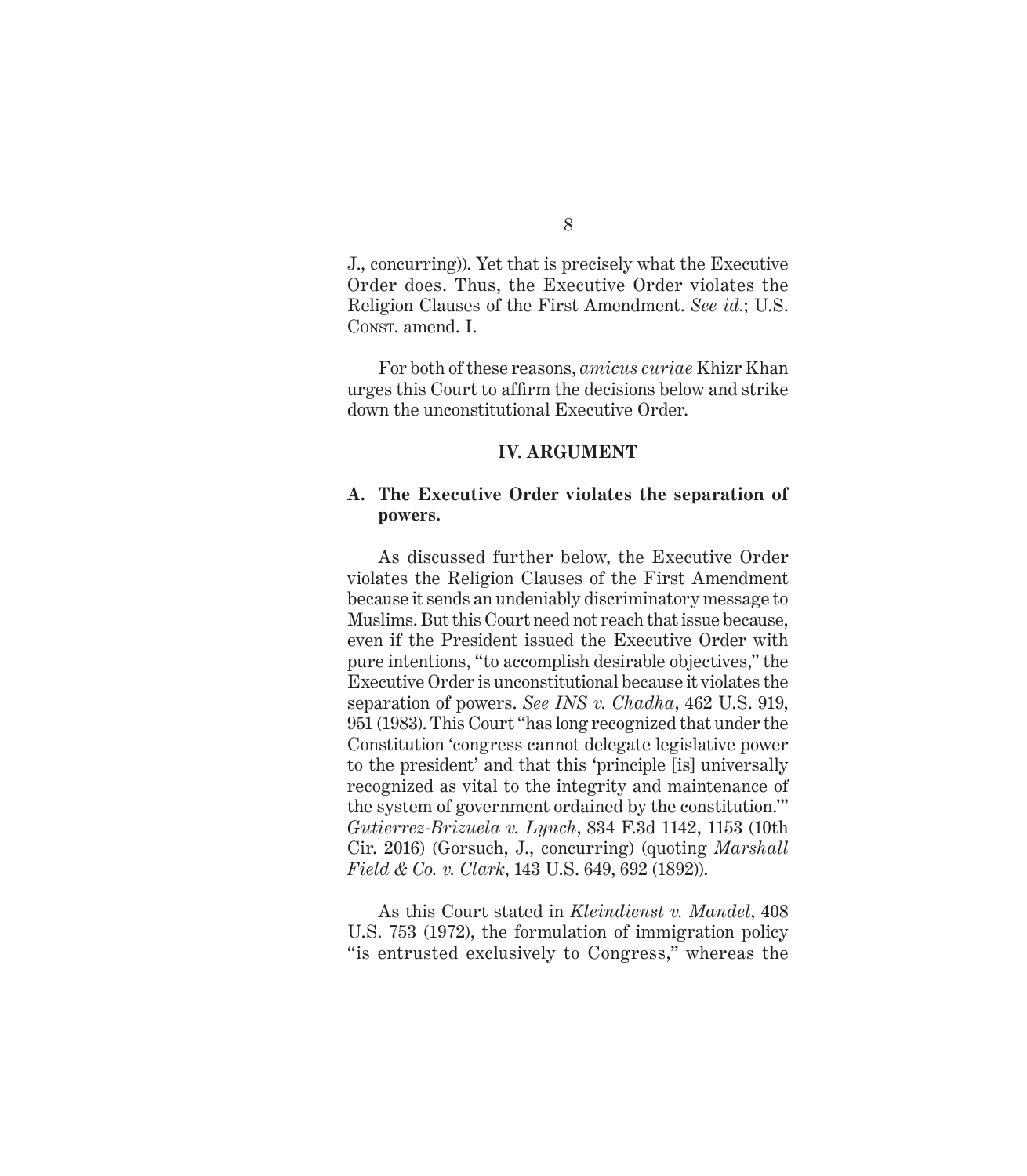President's role is "the enforcement of these policies," respecting "the procedural safeguards of due process." *Id.* at 767 (quoting *Galvan*, 347 U.S. at 531). Yet the Executive Order here "does not direct that a congressional policy be executed in a manner prescribed by Congress—it directs that a presidential policy be executed in a manner prescribed by the President." *Youngstown*, 343 U.S. at 588. Like a statute, the Executive Order "sets out reasons why the President believes certain policies should be adopted, proclaims these policies as rules of conduct to be followed, and again, like a statute, authorizes a government official to promulgate additional rules and regulations consistent with the policy proclaimed and needed to carry that policy into execution." *Id.*

The Constitution, however, entrusts "the law making power to the Congress alone in both good and bad times." *Id.* at 589. Concerns about terrorism, therefore, are no excuse for blurring the separation of powers. Congress and the President must "engage in a genuine debate about how best to preserve constitutional values while protecting the Nation from terrorism," and this Court's "'insistence upon that consultation does not weaken our Nation's ability to deal with danger. To the contrary, that insistence strengthens the Nation's ability to determine—through democratic means—how best to do so.'" *Boumediene v. Bush*, 553 U.S. 723, 798 (2008) (quoting *Hamdan v. Rumsfeld*, 548 U.S. 557, 636 (2006) (Breyer, J., concurring)).

None of the authorities on which petitioners rely support their assertion of unilateral authority to promulgate new immigration policies at odds with those already established by Congress. For example, petitioners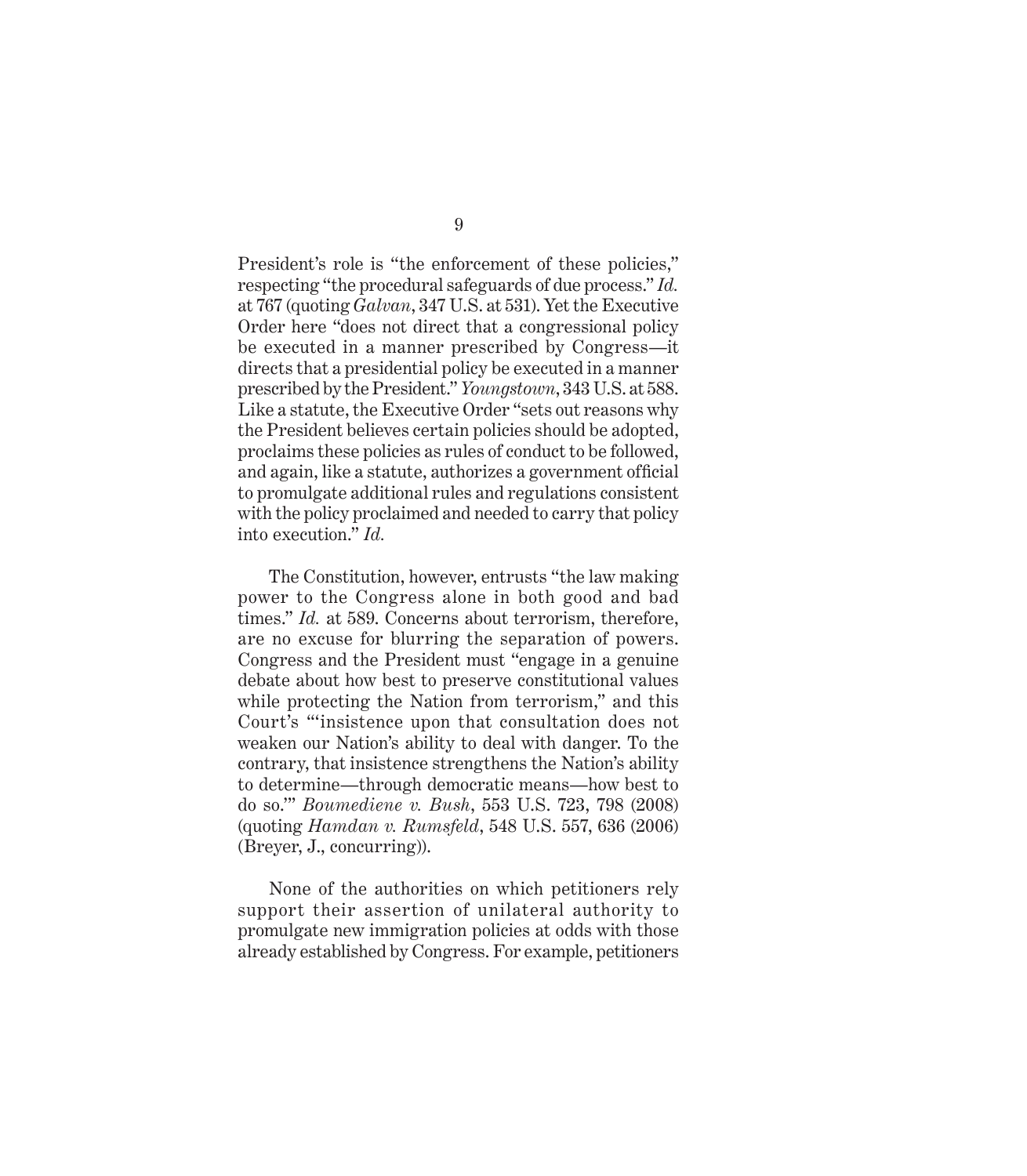rely on *Fiallo v. Bell*, 430 U.S. 787 (1977), but the Court in *Fiallo* afforded "judicial deference to *congressional* policy choices in the immigration context." *Id.* at 793 (emphasis added). Likewise, in *Harisiades v. Shaughnessy*, 342 U.S. 580 (1952), the Court deferred to an Act of Congress, not a unilateral executive order. *See id.* at 590. And in *United States ex rel. Knauff v. Shaughnessy*, 338 U.S. 537 (1950), although the Court initially blurred the lines between legislative and executive power in the context of World War II, the Court went on to clarify that "[n]ormally Congress supplies the conditions of the privilege of entry into the United States," and that, even during war, any delegation of power to the executive is constrained by "congressional intent." *Id.* at 543.3 "Standards prescribed by Congress are to be read in the light of the conditions to which they are to be applied. They derive much meaningful content from the purpose of the Act, its factual background and the statutory context in which they appear." *Id.* (quoting *Lichter v. United States*, 334 U.S. 742, 785 (1948)).

<sup>3.</sup> Petitioners contend that the power to establish rules for excluding aliens is both legislative and executive in nature. *See*, *e.g.* Pet. Br. 4, 40. As Justice Thomas stated in *Department of Transportation v. Ass'n of American Railroads*, 135 S. Ct. 1225 (2015), however, the "Constitution does not vest the Federal Government with an undifferentiated 'governmental power,'" but instead identifies three types of governmental power—legislative, executive, and judicial—which may only be exercised by "the vested recipient of that power." *Id.* at 1240-41 (Thomas, J., concurring in the judgment); *see also*, *e.g.*, *Chadha*, 462 U.S. at 951 ("The hydraulic pressure inherent within each of the separate Branches to exceed the outer limits of its power, even to accomplish desirable objectives, must be resisted," and, although the powers delegated to each branch are not "hermetically" sealed from one another, they are "functionally identifiable."). Establishing immigration policy and law are quintessentially legislative powers. *See* U.S. Const. art. 1, § 8, cl. 4 & 18.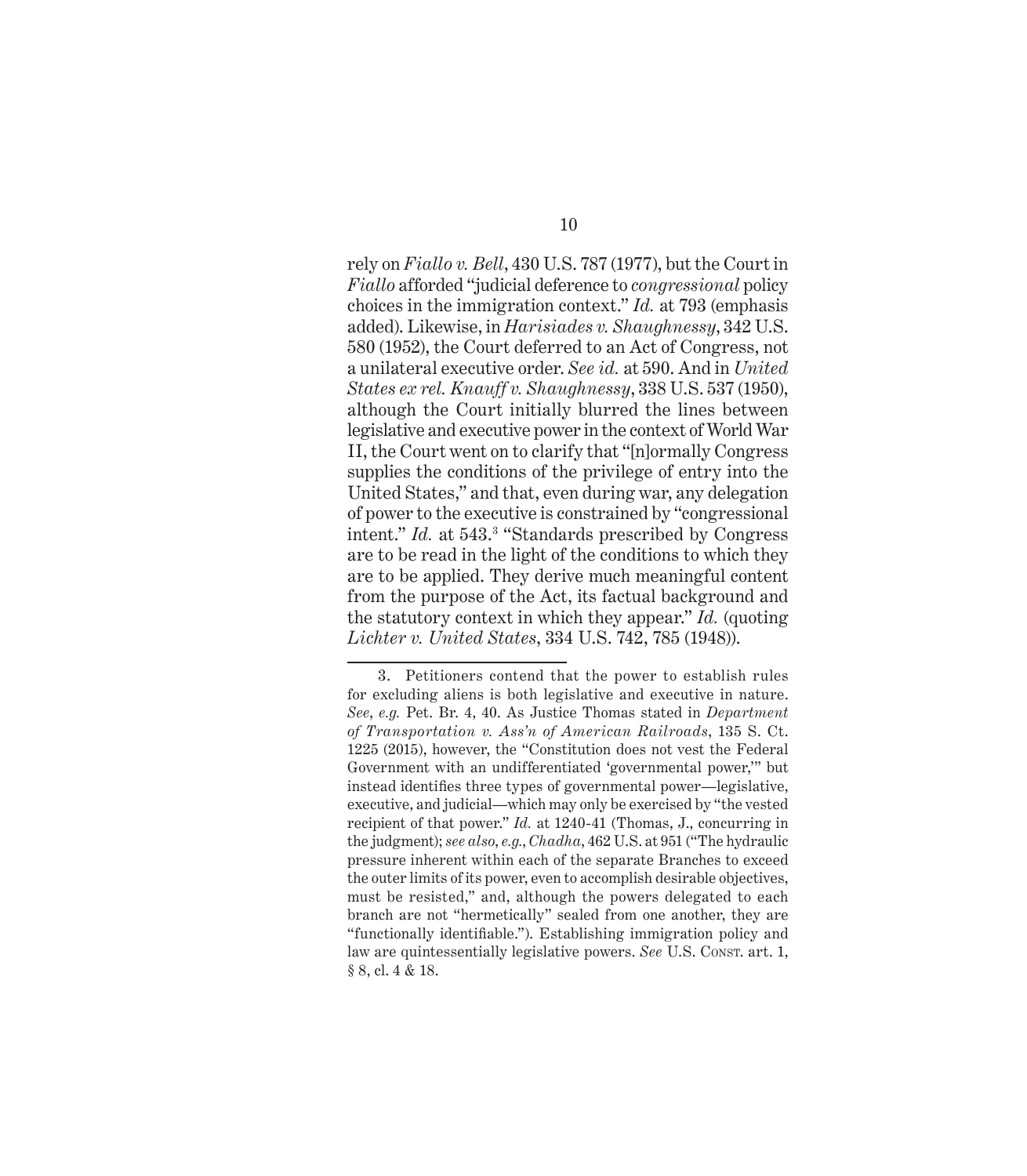Nevertheless, petitioners contend that the President has essentially *unlimited* power to unilaterally enact "federal law," Pet. Br. 72—a power that, according to petitioners, is "parallel to Congress's" own legislative power, *id.* at 64, but actually *exceeds* Congress's power because it eschews bicameral passage. *Cf. Chadha*, 462 U.S. at 954-55. Petitioners argue that Congress granted the President these legislative powers in 8 U.S.C. §§ 1182(f) and 1185(a)(1). According to petitioners, those provisions do "not *constrain* the President's authority," and place "**no restrictions**" on that purported authority other than the requirement to make findings under Section 1182(f), which "does not impose any further requirements on how the President articulates such findings," and, indeed, does not specify "*any* particular factual predicates." Pet. Br. 41, 68 (italics in original, boldface added).

This Court rejected a similarly overbroad interpretation of Section 1185 in *Kent v. Dulles*, 357 U.S. 116 (1958). Section 1185(b) makes it unlawful for a citizen to depart from or enter the United States without a valid passport "except as otherwise provided by the President, and subject to such limitations and exceptions as the President may authorize and prescribe." *Id.* at 122 n.4. Those "broad terms"—which are the same as in Section 1185(a)(1), on which petitioners rely—did not delegate the "pervasive power" to deny passports based on "beliefs or associations." *Id.* at 127-30. Even in the context of "foreign relations," a statute cannot "grant the Executive totally unrestricted freedom of choice." *Zemel v. Rusk*, 381 U.S. 1, 17 (1965). On the contrary, a seemingly broad grant of authority "must take its content from history," authorizing only those "refusals and restrictions 'which it could fairly be argued were adopted by Congress in light of prior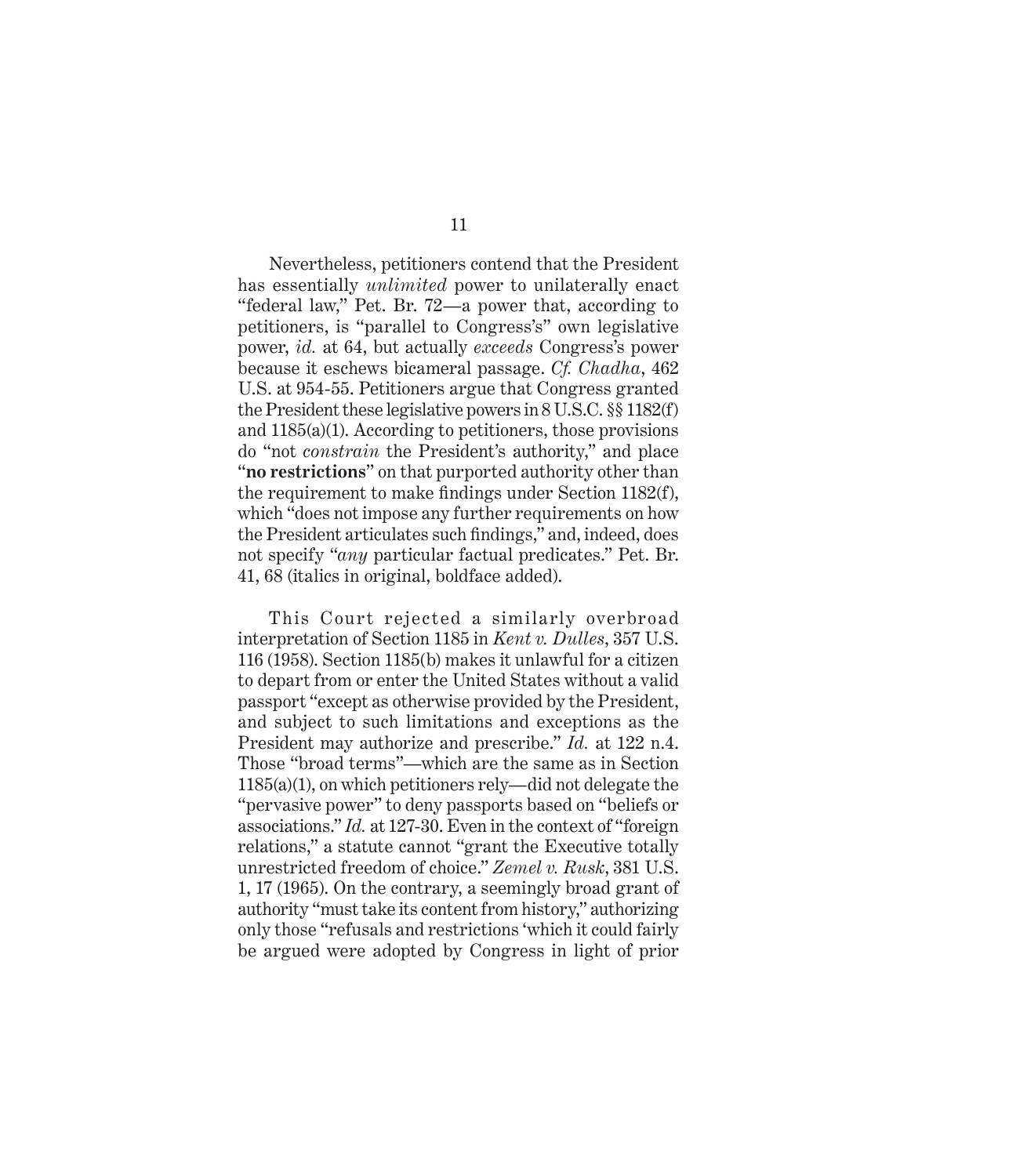administrative practice.'" *Id.* at 17-18 (quoting *Kent*, 357 U.S. at 128). Without that limiting construction, the statute would "constitute an invalid delegation." *Id.* at 18.

Similarly, President Truman's Commission on the INA warned that Section 1182(f), in the absence of a limiting construction, would be impermissibly "vague." Commission on Immigration and Naturalization*,* Whom We Shall Welcome 178 (1953). Although "**latitude in administrative action is frequently a desirable objective** . . . **such discretionary authority should not be nebulous and undefined but rather should contain some standards controlling the administrative action**." *Id.* (emphasis in original). From Truman's time until now, executive orders under Section 1182(f) have "typically" applied to "individuals"; have sometimes been "based on affiliation"; and otherwise have suspended entry "based on objectionable conduct." 9 *Foreign Affairs Manual* § 302.14-3(B)(1) (2016), https://fam.state.gov/ FAM/09FAM/09FAM030214.html.

Thus, petitioners' interpretation of Section 1182(f) as a grant of sweeping legislative authority is inconsistent with "prior administrative practice." *Kent*, 357 U.S. at 128. In any case, past practice "does not, by itself, create power." *Texas v. United States*, 809 F.3d 134, 184 (5th Cir. 2015), *aff'd by an equally divided Court*, 136 S. Ct. 2271 (2016) (quoting *Medellin v. Texas*, 552 U.S. 491, 532 (2008)). "Congress has not thereby lost its exclusive constitutional authority to make laws necessary and proper to carry out the powers vested by the Constitution 'in the Government of the United States, or in any Department or Officer thereof.'" *Youngstown*, 343 U.S. at 588-89 (quoting U.S. Const. art. I, § 8, cl. 18).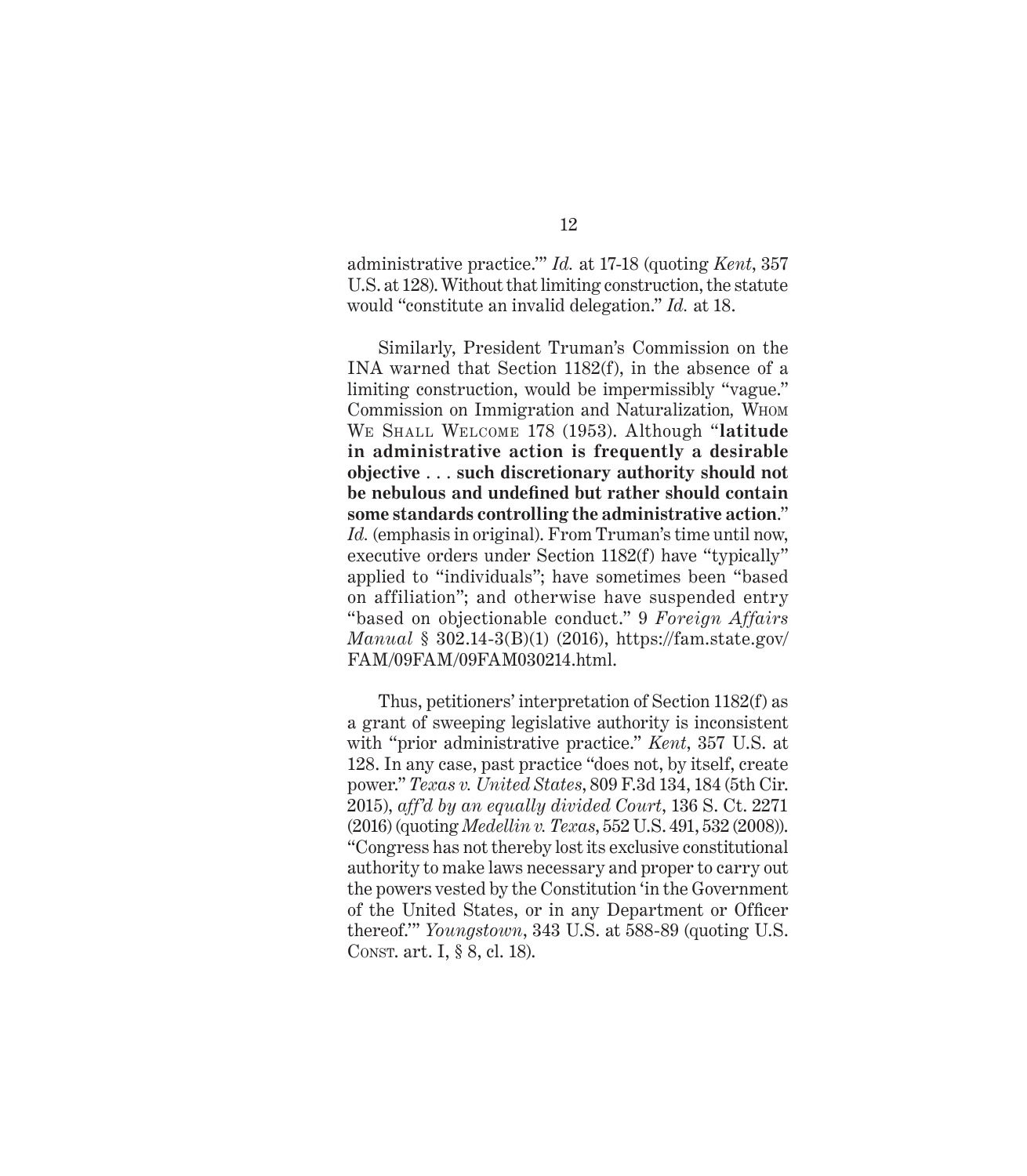Congress has given the President authority to address exigent circumstances, but has not given and cannot give him the legislative power to amend Congress's "specific criteria for determining terrorism-related inadmissibility." *Kerry v. Din*, 135 S. Ct. 2128, 2140 (2015) (Kennedy, J., concurring in the judgment). Nor may the President disregard Congress's command that "no person shall receive any preference or priority or be discriminated against in the issuance of an immigrant visa because of the person's race, sex, nationality, place of birth, or place of residence." 8 U.S.C. § 1152(a)(1)(A). Nor may the President unilaterally suspend the entire refugee program, or halve the number of potential refugees much less do so without "appropriate consultation" with Congress. 8 U.S.C. § 1157. Sections 1182(f) and 1185(a)(1) may be "broad grants of authority," but they "cannot reasonably be construed as assigning decisions of [such] vast economic and political significance." *Texas*, 809 F.3d at 183 (internal quotation marks omitted).

Petitioners' contrary interpretation would make Sections 1182(f) and 1185(a)(1) the immigration equivalents of the line-item veto, which this Court ruled unconstitutional in *Clinton v. City of New York*, 524 U.S. 417 (1998). The Constitution denies the President the power to unilaterally suspend, amend, repeal, or enact statutes, in whole or in part, even if Congress purports to grant the President such power. *See id.* at 438-45. Such changes to the INA can be accomplished "in only one way; bicameral passage followed by presentment to the President." *Chadha*, 462 U.S. at 954-55. This may "often seem clumsy, inefficient, even unworkable, but those hard choices were consciously made by men who had lived under a form of government that permitted arbitrary governmental acts to go unchecked." *Id.* at 959.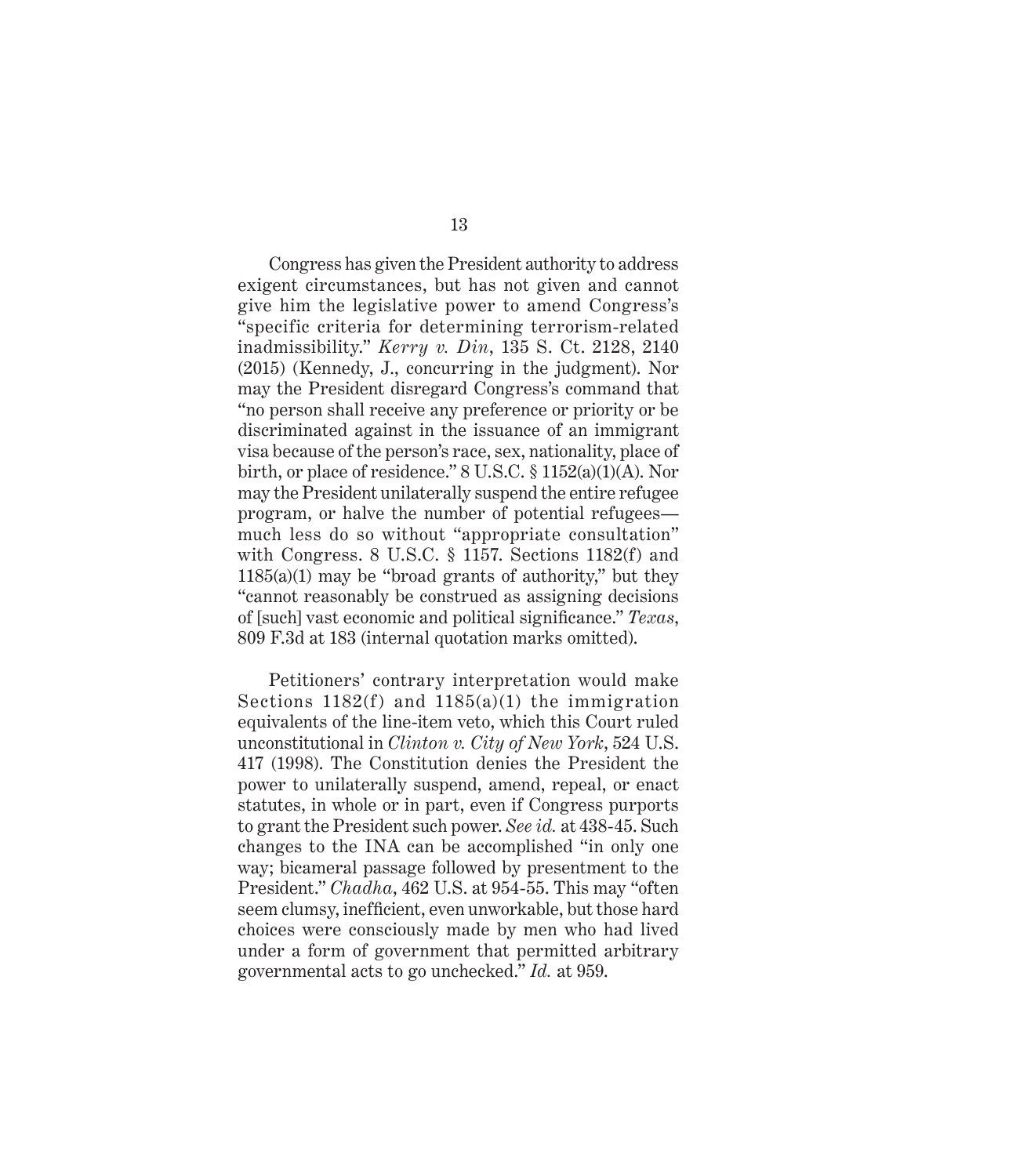In 1965, Congress rejected the arguments underlying the Executive Order—namely, that we should put America "first" by refusing to admit "greater numbers of persons of different cultures and with different values who may come to add to our own very real and growing social upheavals," or engage in "subversion." S. Rep. No. 89-748, at 3347-48 (1965). Such fearful prejudice is "un-American in the highest sense," and unworthy of Captain Khan's sacrifice. *See* Remarks at the Signing of the Immigration Bill, 2 Pub. Papers 1037, 1038 (Oct. 3, 1965). The United States has "flourished because it was fed from so many sources, because it was nourished by so many cultures and traditions and peoples." *Id.* at 1039. President Trump cannot overturn half a century of congressional policy much less the Constitution itself—with the mere stroke of his pen.

#### **B. TheExecutiveOrder violates the First Amendment's Religion Clauses.**

The First Amendment prohibits any "law respecting an establishment of religion, or prohibiting the free exercise thereof." U.S. Const. amend. I. The Establishment and Free Exercise Clauses are "inextricably connected." *Larson v. Valente*, 456 U.S. 228, 245 (1982). They must be "read together" in light of their joint purpose "to promote and assure the fullest possible scope of religious liberty and tolerance for all and to nurture the conditions which secure the best hope of attainment of that end." *Sch. Dist. of Abington Twp., Pa. v. Schempp*, 374 U.S. 203, 305 (1963) (Goldberg, J., concurring); *accord Larson*, 456 U.S. at 246.

Determining whether the Religion Clauses have been violated "requires an equal protection mode of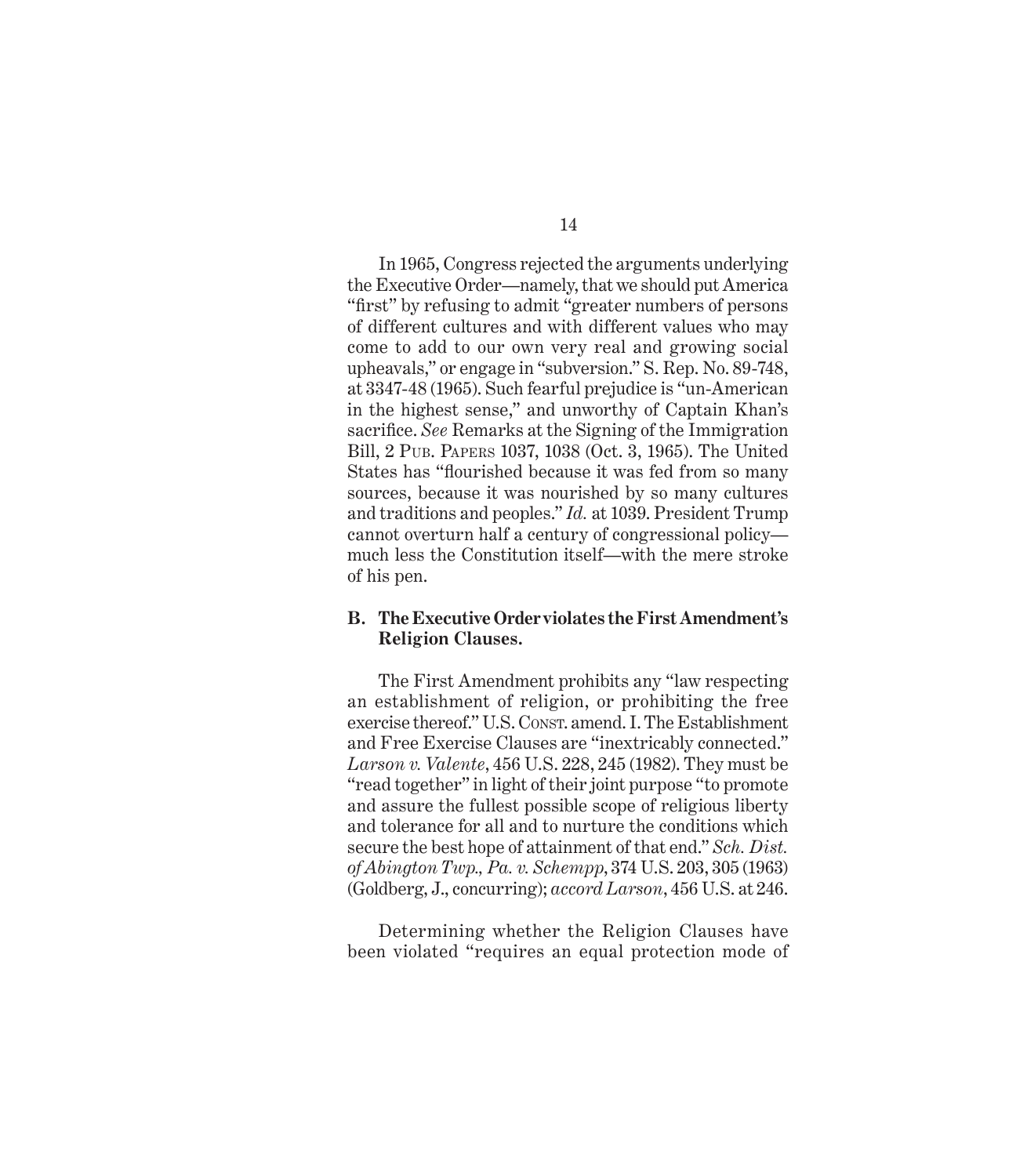analysis." *Church of the Lukumi Babalu Aye, Inc. v. City of Hialeah*, 508 U.S. 520, 540 (1993) (quoting *Walz v. Tax Comm'n of City of N.Y.*, 397 U.S. 664, 696 (1970)). Lawmakers "are required to accord to their own religions the very same treatment given to small, new, or unpopular denominations." *Larson*, 456 U.S. at 245. When they fail to do so, the Court must "apply strict scrutiny." *Id.* at 246. The challenged law must advance "interests of the highest order," and be narrowly tailored to those interests; it "will survive strict scrutiny only in rare cases." *Lukumi*, 508 U.S. at 546 (citation omitted).

The protection of the Religion Clauses, moreover, "extends beyond facial discrimination" to forbid "subtle departures from neutrality and covert suppression of particular religious beliefs. Official action that targets religious conduct for distinctive treatment cannot be shielded by mere compliance with the requirement of facial neutrality." *Id.* at 534 (citations and internal quotation marks omitted). Accordingly, courts look to "both direct and circumstantial evidence," including "the historical background of the decision under challenge, the specific series of events leading to the enactment or official policy in question, and the legislative or administrative history, including contemporaneous statements made by members of the decisionmaking body." *Id.* at 540. "Indeed, the purpose apparent from government action can have an impact more significant than the result expressly decreed," so the question is not what is expressly decreed, but what an "objective observer" would perceive. *McCreary Cty., Ky. v. Am. Civil Liberties Union of Ky.*, 545 U.S. 844, 860-62 (2005) (quoting *Santa Fe*, 530 U.S. at 308).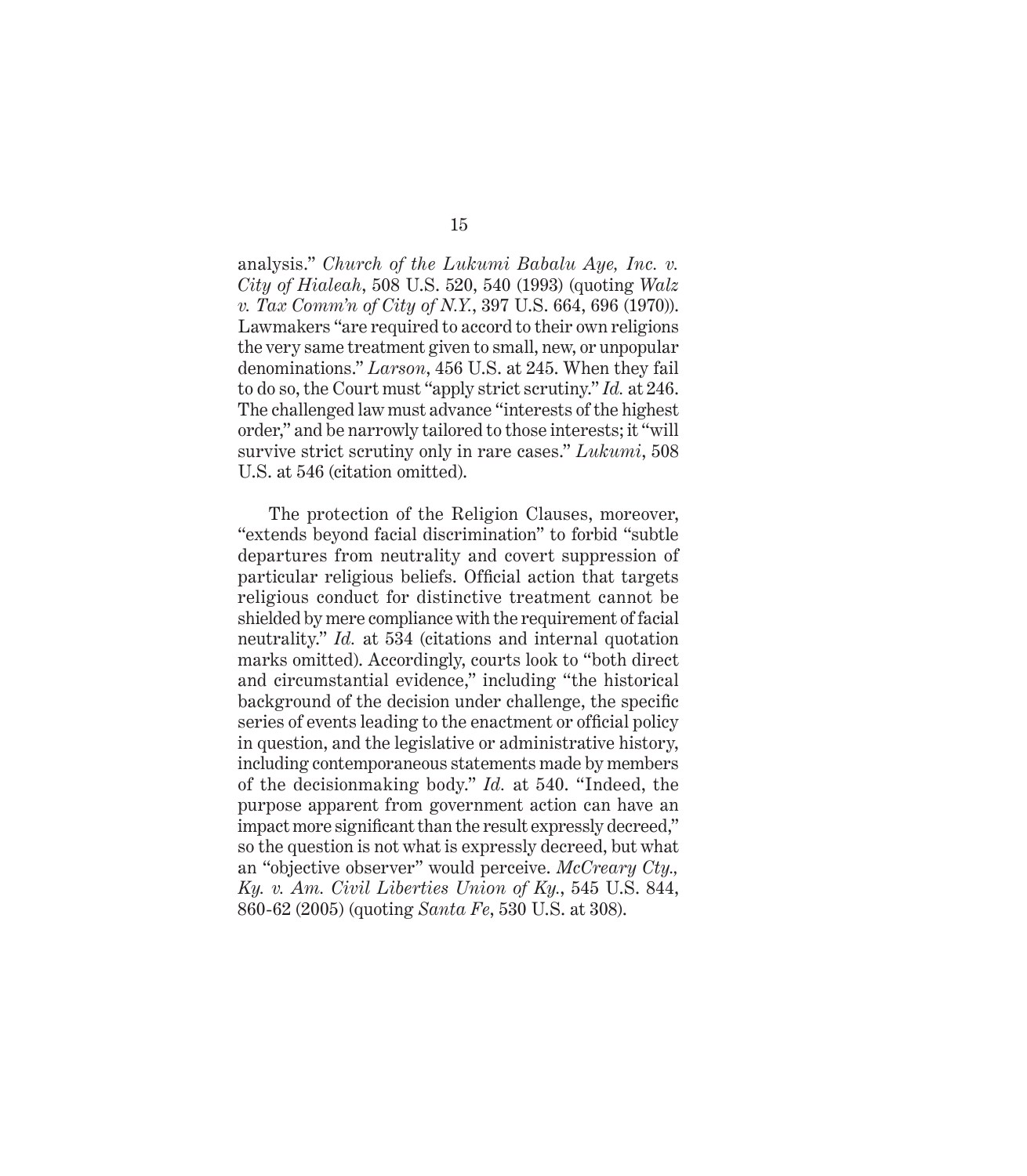Here, the evidence of discriminatory intent is overwhelming. That evidence is discussed in the decisions below and in respondents' briefs, and need not be addressed further here. Instead, Mr. Khan asks this Court to consider the message of the Executive Order from the perspective of those on the receiving end of it. Petitioners ignore that perspective, contending that only "official statements" matter. Pet. Br. 76. But this Court rejected that argument in *Santa Fe*, holding that school prayers violated the Establishment Clause even though they were offered by students, rather than school officials—because a student "will unquestionably perceive the inevitable pregame prayer as stamped with her school's seal of approval." *Santa Fe*, 530 U.S. at 308. "Most striking" to this Court was the "evolution" of the school's policy from "the candidly titled 'Prayer at Football Games' regulation." *Id.* at 309. Although the school later removed the word "prayer" from the regulation, the "history indicates that the District intended to preserve the practice of prayer before football games." *Id.*

As in *Santa Fe*, the "evolution" from what candidate Trump candidly called a "Muslim Ban," to what President Trump *still* candidly calls a "watered-down version," shows that, although the form of the executive order has changed, the underlying message has not. The message is that Muslims are unwelcome outsiders, regardless of the depth of their devotion to the Constitution, and despite paying the ultimate price to defend it. That message is painfully clear to Mr. Khan, and also would be clear to an objective observer, who is "presumed to be familiar with the history of the government's actions and competent to learn what history has to show." *McCreary*, 545 U.S. at 866.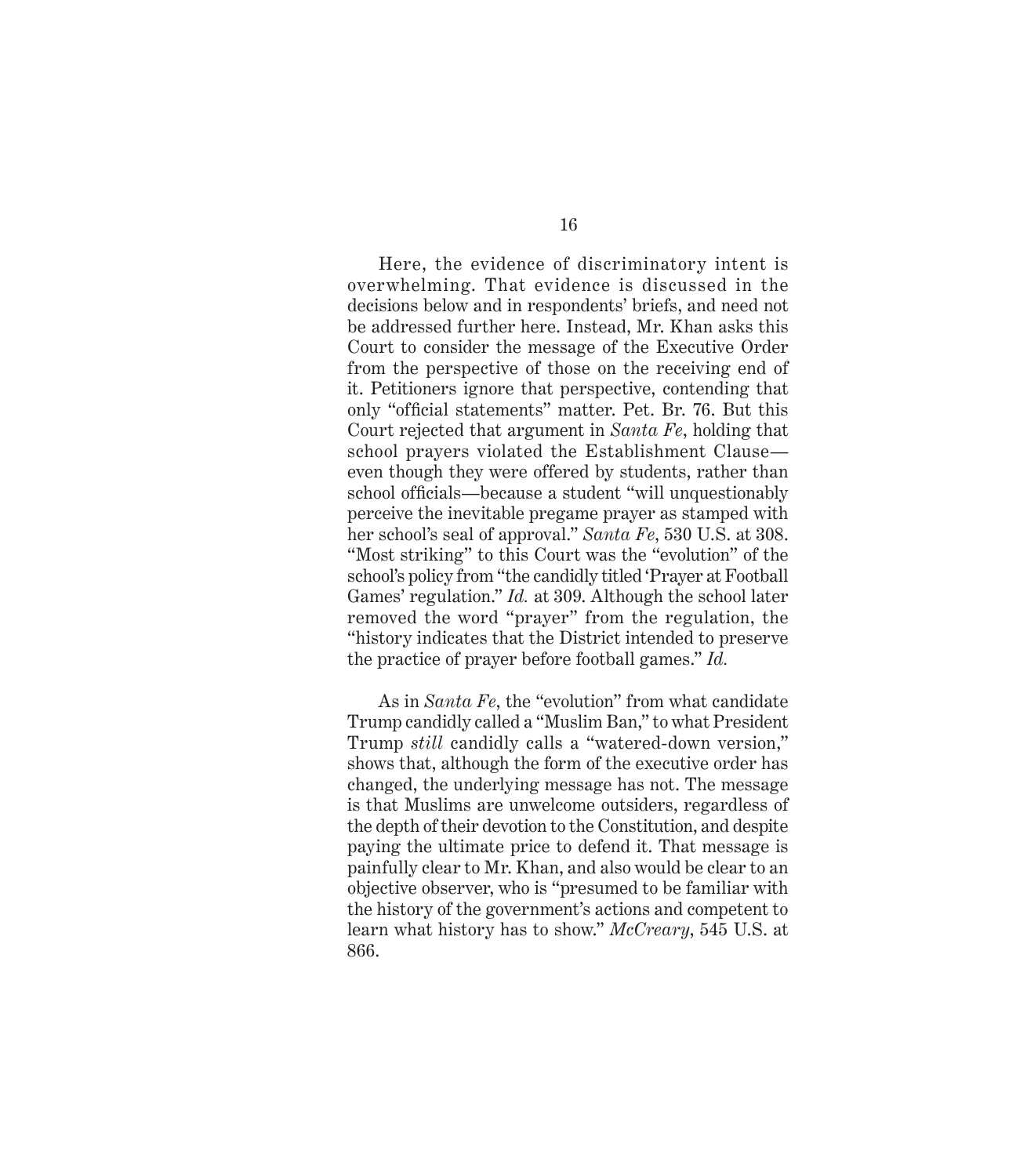Contrary to petitioners' assertions, no psychoanalysis is necessary to perceive the Executive Order's discriminatory message. As Justice Stephen J. Field stated—riding circuit before anyone had even heard of psychoanalysis—"we cannot shut our eyes to matters of public notoriety and general cognizance. When we take our seats on the bench we are not struck with blindness, and forbidden to know as judges what we see as men." *Ho Ah Kow v. Nunan*, 12 F. Cas. 252, 255 (C.C.D. Cal. 1879). Likewise, this Court's "precedents sensibly forbid an observer 'to turn a blind eye to the context in which [the] policy arose.'" *McCreary*, 545 U.S. at 866 (quoting *Santa Fe*, 530 U.S. at 315). Any objective observer familiar with the Executive Order's origins in President Trump's proposed Muslim Ban would perceive all too clearly the message that Muslims "are outsiders, not full members of the political community." *Santa Fe*, 530 U.S. at 309 (quoting *Lynch*, 465 U.S. at 688 (O'Connor, J., concurring)). Thus, the Executive Order violates the Religion Clauses of the First Amendment.